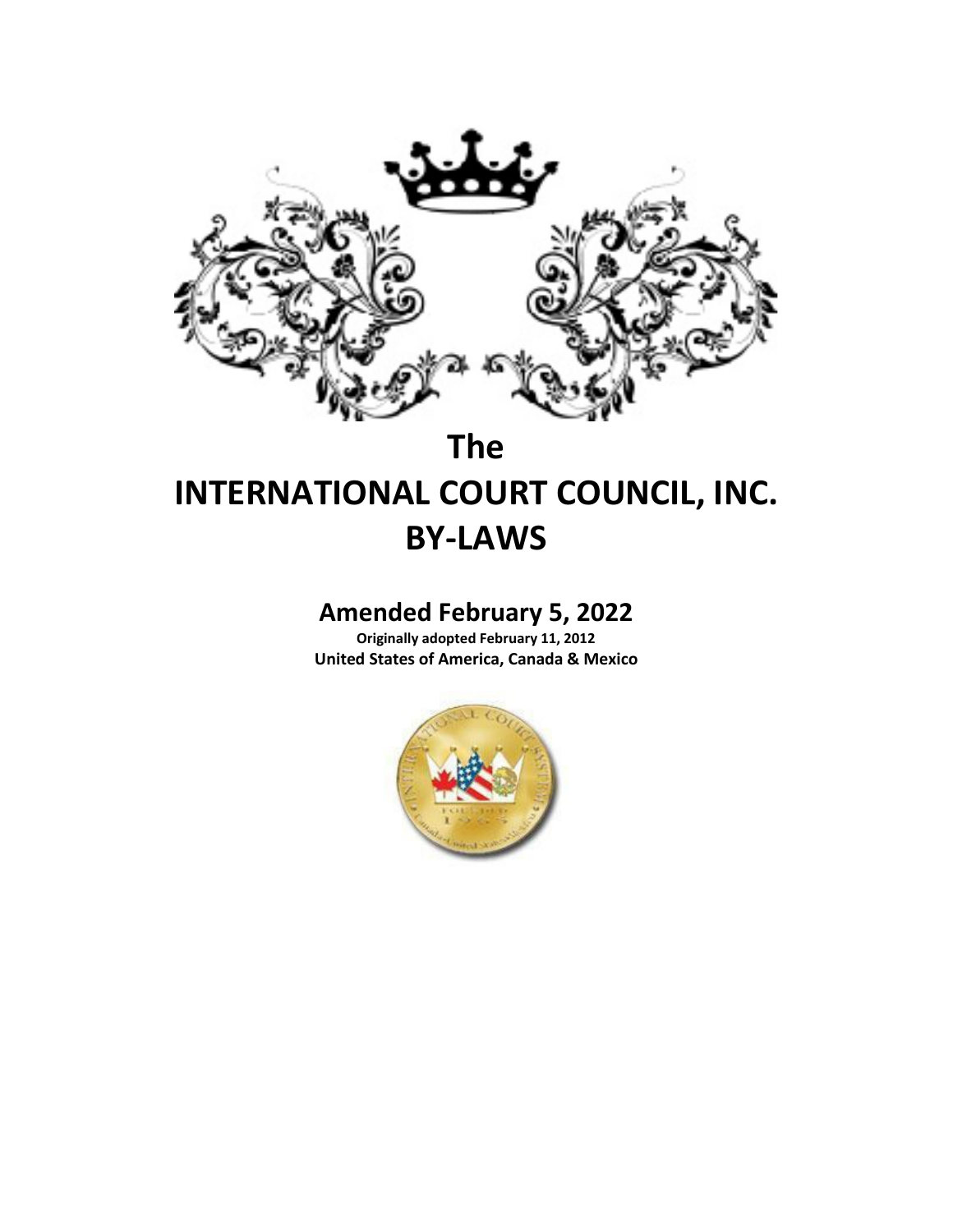# **BY-LAWS**

#### **of**

# **The International Court Council, Inc. A California Nonprofit Public Benefit Corporation**

### **ARTICLE I Name and Offices**

#### **Section 1.01 Name**.

The name of the Corporation shall be: The International Court Council, Inc. and it is referred to in these By-Laws as the Corporation.

**Section 1.02 Offices**. The principal office of the Corporation shall be located within the State of California, at such place as the Board of Directors, also known as the International Court Council or "Council", shall from time to time determine. The Council is granted full power and authority to change the principal office from one location to another. The Corporation may establish or maintain additional offices at such other places as the Council may determine. For the purposes of discussion, the word "Council" shall also mean the Board orBoard of Directors and is used interchangeably throughout the document

# **ARTICLE II Purpose**

**Section 2.01** The purpose of the Corporation is set forth in its Certificate of Incorporation, as from time to time may be amended. The purposes of the Corporation shall be performed only to the extent permitted by Section 501(c) 3 of the Internal Revenue Code of 1954, as amended.

**Section 2.02 Purpose of By-Laws** – These Bylaws shall be used to guide the actions of the Council. The hierarchy of authority for decisions of the Board of Directors is; Section 501(c) 3 of the Internal Revenue Code of 1954, as amended, California State Statutes and regulations pertaining to the operation of non-profit organizations, our Certificate/Articles of Incorporation, and these Bylaws. The Council may adopt Policies and Procedures to help guide implementation of these Bylaws as necessary.

**Section 2.03 Scope**. The specific purposes of the Corporation is to set into place the operating rules, by-laws and regulations for itself as a (1) counselor entity, (2) clearing house for its members, (3) advisory group that will assist in the formation and recognition of a court, (4) and to recognize and honor organizations and individuals that provide exceptional leadership and/or service.

The organization may promote nationally coordinated fund raising efforts, and tracking thereof, for charities; conduct educational programs for the public benefit; support the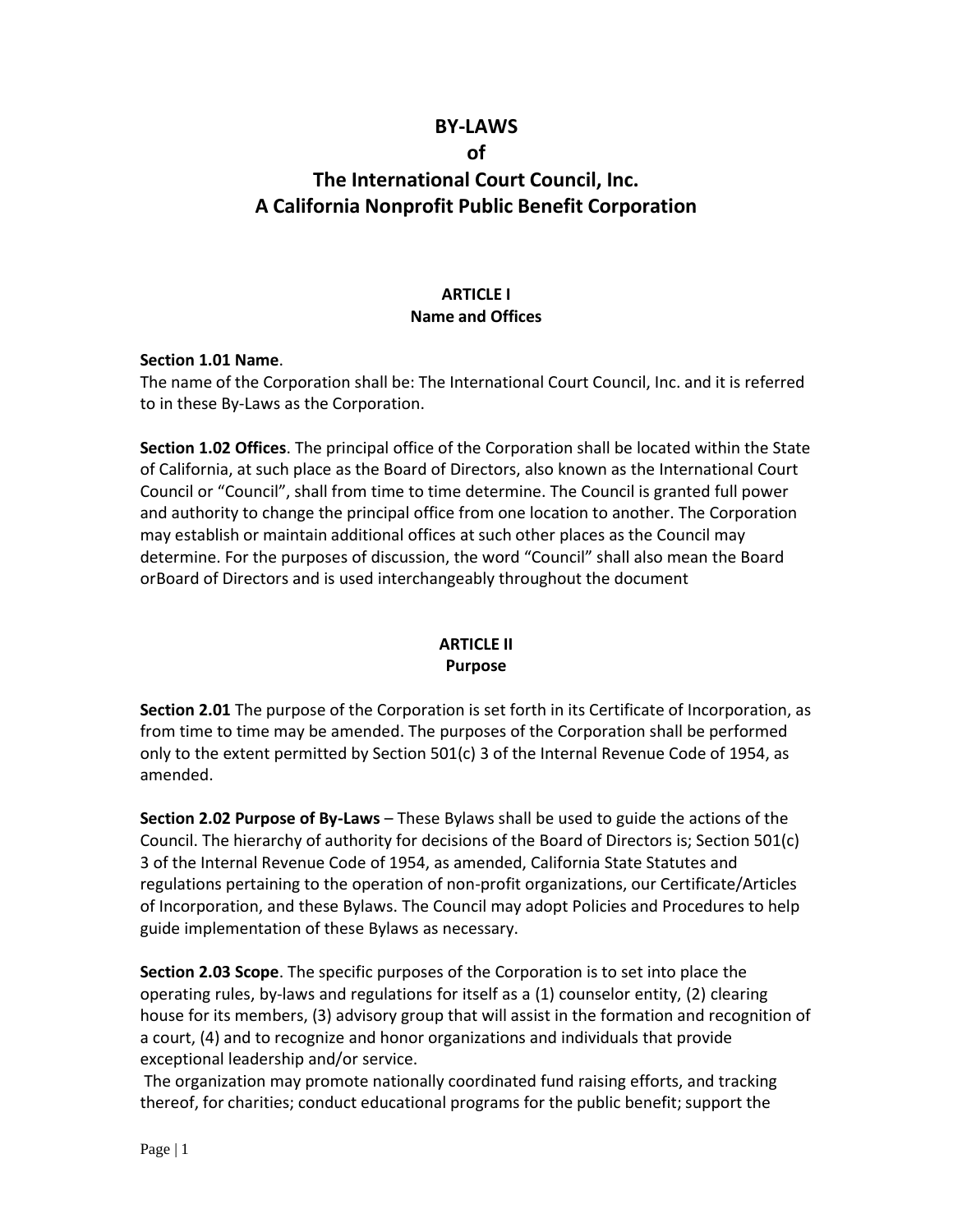work done by charitable organizations, establish and maintain protocols for the International Court System, to provide documentation and tracking of annual charitable fund raising throughout the International Court System, provide a budget for the operations of the International Court Council, Inc., its services and expenses incurred for work done on behalf of the Corporation and to provide the public with information that promotes the various Courts and their work with local and national charities.

**Section 2.04 Economic or Financial Gain**. The Corporation is not formed for pecuniary or financial gain, and no part of the assets, income, or profit of the Corporation is to be distributed to, or inures to the benefit of, its Council Members or officers except that reasonable compensation may be paid for expenses incurred for the Corporation in furtherance of one or more of its purposes that will have had approval by the Council. Further, that no director or officer of the Corporation will have a financial gain in the Corporation. The corporation shall not participate in, or intervene in (including the publishing or distribution of statements) any political campaign on behalf of any candidate for public office.

# **ARTICLE III Membership**

**Section 3.01 Membership**. Membership in the Corporation is available to those courts (imperial or royal), barony; dukedom; principality or kingdom as set in the Policies & Procedures Guide for the International Court Council.

**Section 3.02 Voluntary Suspension or Termination of Membership**. Any member may Suspend or Terminate its membership in the Corporation by written notice delivered to the principal office of the Corporation at least 120 days prior to its effective date. Such action shall constitute a relinquishment to the Corporation of all the resigning member's rights and privileges in the Corporation. Suspensions shall be for a specific period of time and reinstate the affected Court on the date agreed. Terminations should include notice of the caretaker for the organizations documents and historical archives.

**Section 3.03 Involuntary Suspension or Termination of Membership.** For good cause only, a member may be Suspended or Expelled from recognition by the Corporation with an affirmative vote of three-fourths (3/4) of the Board of Directors present at any meeting of the Council at which a quorum is present. Suspensions shall be for a specific period of time and shall automatically reinstate the affected Court on the date agreed if any required actions have been completed. Suspensions shall be reviewed at each regular meeting of the Council. Involuntary terminations may be permanent or for any period of time and may set requirements, if any, for regaining active membership status.

**Section 3.04 Sovereignty of Members.** The Sovereignty of the individual member courts or organizations or societies is recognized, and the International Court Council, Inc. By-Laws do not supersede or infringe upon member corporations By-Laws or sovereignty.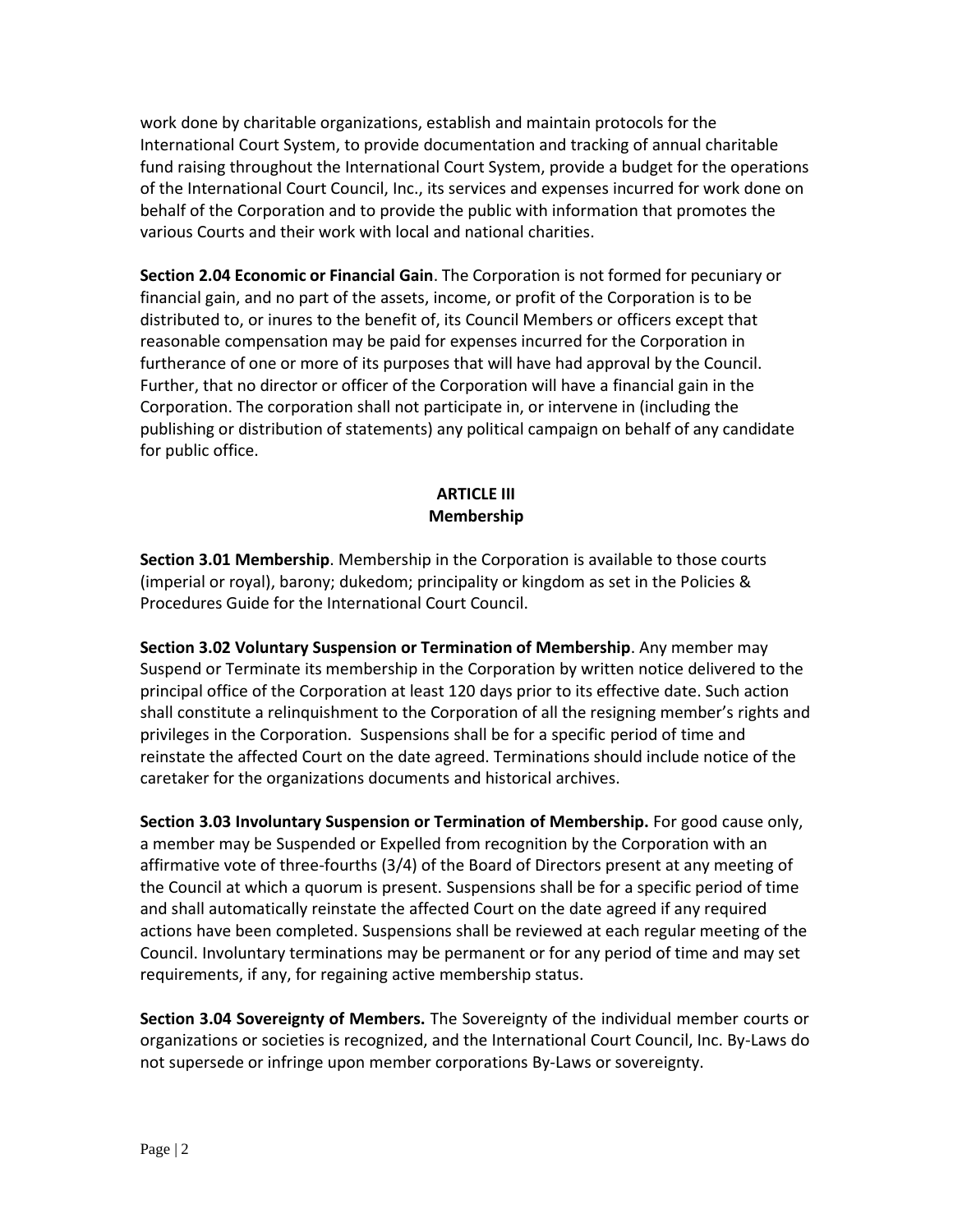#### **ARTICLE IV Board of Directors**

**Section 4.01 Number and Qualification of Directors**. The Board shall be not less than fifteen (15) members, including the titular head(s). For the purposes of quorum and voting each active member present shall be counted but vacant positions shall not. Members who have submitted resignations shall not be considered for purposes of quorum if the date of the resignation is on or prior to the meeting date. Members who decline reappointment shall serve on the record through December 31st of that year. Appointment of new members should include the effective date of that appointment if between annual appointments, or automatically take effect on January 1st if an annual appointment. In keeping with traditions and practice of the ICC, Council appointees may use the title once announced even if they have not been ceremonially invested. Members of the International Court Council should understand that they are held to the highest standards of behavior and that their service on the council can be affected by their relationship to Courts and other organizations. The following are minimum expectations:

1. Council Members are expected to attend all meetings of the Council unless excused in advance 2. Council members shall come to all meetings prepared for the meeting having read the agenda and any attachments prior to the meeting

3. Council members are expected to fulfill the obligations of their agreement

4. Council members may not serve as a Member of Parliament or Alternate

5. Council members are expected to provide the Titular Head(s) and Council President advance notice of any significant issues that are arising in their Court, local Courts, or their personal life that may reflect on the international court system.

6. Council members are expected to work with local Courts to provide articles to the Communiqué sharing local successes, anniversaries, and to use their interactions with the Court system to promote the International Court System and its member Courts.

7. Council members are required to announce any potential conflicts of interest and to abstain from substantive discussions or voting on any such identified issues, in accordance with California state statute.

**Section 4.02 Board of Directors**. The Council Members shall be known as the Board of Directors of the Corporation. For the purposes of discussion, the word "Council" shall alsomean the Board or Board of Directors and is used interchangeably throughout the document

**Section 4.03 Power of the Board**. Subject to any limitations in the Articles of Incorporation or these By-Laws, the activities and affairs of the Corporation shall be conducted, and all corporate powers shall be exercised by or under the direction of the Board of Directors. TheBoard may delegate the management of the activities of the Corporation to any person or persons, or committee or committees however composed, provided that the activities and affairs of the Corporation shall be managed and all corporate powers shall be exercised under the ultimate direction of the Board.

**Section 4.04 Council Member Appointment**. Suggestions for a Council Member can be made by any member of the Court System. Suggestions for nomination will be made in writing to the titular head who may submit the suggestions to the Council for consideration and confirmation. Council Members will be nominated/appointed by the titular head(s) and the confirmed by the Council of the International Court Council, Inc.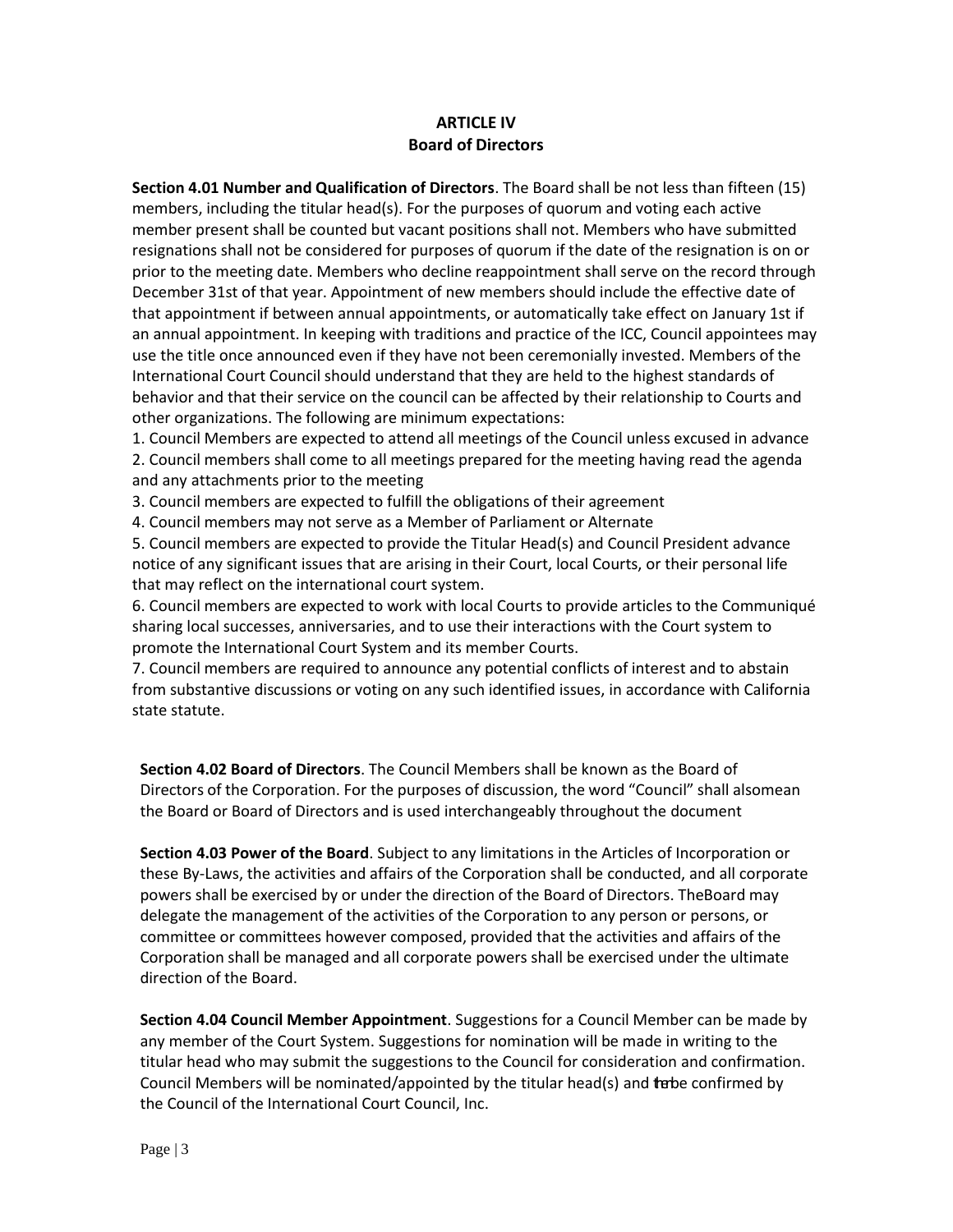**Section 4.05 Council Member Leave of Absence**. A Council Member who requests a Leave of Absence for any reason may be given leave for up to 90 days in any 2-year period. Council Members do not have to attend meetings during this period but remain financially and legally liable for Board decisions and count against quorum requirements for any meetings. The process for requesting and granting a Leave of Absence shall be defined in the Policies and Procedure Guide.

**Section 4.06 Resignation and Vacancies**. A Council Member may resign from office by a written notice to the titular head(s), or the President of the Council, the resignation shall take effect immediately unless the notice specifies a later time for the effectiveness of such resignation; provided, however, that no Council Member may resign except upon notice to the Attorney General of the State of California where the Corporation would then be left without a duly appointed Council Member in charge of its affairs. For the purpose of this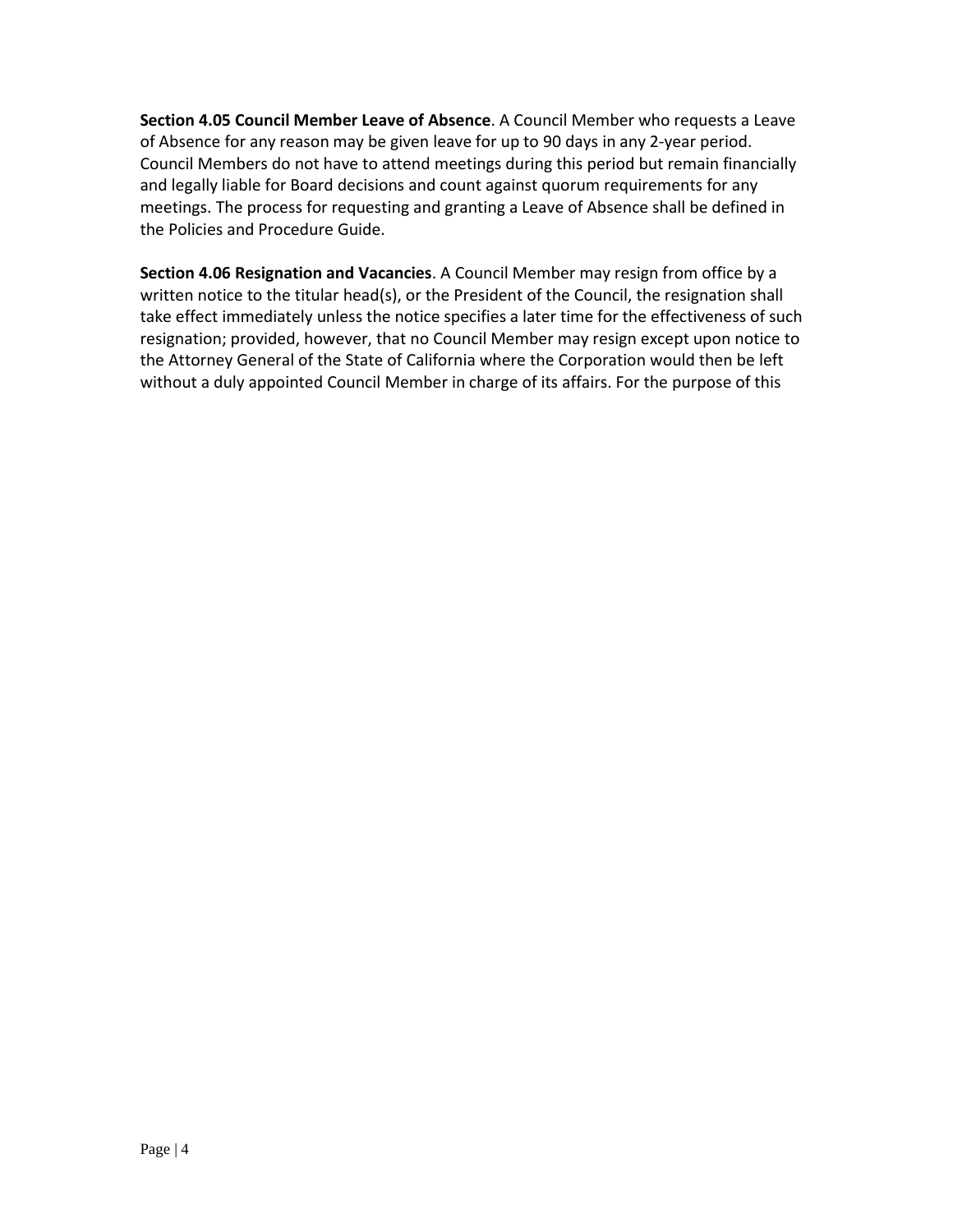Council, the length of term for being a member of the Council will be for one to two years and reviewed by the titular head for reappointment or retirement.

A vacancy in the Council may be filled through the recommendation, confirmation and appointment process as specified in these Bylaws and the Policies & Procedures Guide. A vacancy in the Council shall be deemed to exist on the occurrence of the death, resignation or removal of any Heir Apparent. A Council Member who has been declared of unsound mind by a final order of Court, convicted of a felony or been found by final order of any court to have breached any duty arising under Article 3 of the California Nonprofit Public Benefit Corporation Law or similar law in their local jurisdiction..

**Section 4.07 Removal of Council Member/Heirs-Apparent**. A Council Member/Heir Apparent may be dismissed by the titular head(s) or the Council or may be removed for cause by a three quarter (3/4) affirmative vote of the Council, as constituted and **not** from a vote of those present at a regularly scheduled meeting where a simple majority of a quorum may be present. The member being proposed for dismissal is to be notified so that he/she may be able to respond to the dismissal charges. Notification should follow those guidelines as those for a regular meeting, or that all Council Members have either received or waived four weeks' written notice of such proposed action.

Any member of the Council who is absent from two consecutive meetings of the Council shall automatically be referred to the titular head(s) for review of the circumstances that may have prevented their being in attendance. The review and final decision, with concurrence from the Council may result in the dismissal of the Council Member. "Absence" from a meeting means failure to attend a meeting and includes any absences from and including the date on which this provision was adopted. No member shall be removed under this by-law unless given adequate advance written notice, after the second consecutive absence. Also, nothing in this by-law shall be construed to prevent the Council from re-confirming, as a Council Member/Heir Apparent, any person who has been removed from the Council by reason of this By-law.

**Section 4.08 Committees**. The titular head(s), President, Executive Committee or Council may appoint or create a committee as deemed necessary. All committees not approved by the Council shall sunset annually unless reconfirmed by the appointing authority. The Council, by resolution adopted by a majority of the entire Council present, may create one or more committees.

The Executive Committee shall have, and exercise, the authority of the Council in the management of the Corporation to the extent that the Council confers such authority. Membership of the executive committee shall include the titular head(s), President, Secretaries, Treasurer, and Vice Presidents of the Corporation and any other member of the Board that the Directors may have approved. The Executive Committee may only take action supported by a majority of the full membership of the committee and must report any actions taken to the full Council within 7 days of such action. Other committees not having or exercising the authority of the Council in the management of the Corporation may be designated and appointed by the titular head(s), president or chairperson (as appropriate) with the consent of the Council.

The Executive Committee or any such committee to the extent provided in the resolution of the Council shall have all the authority of the Council **except** with respect to: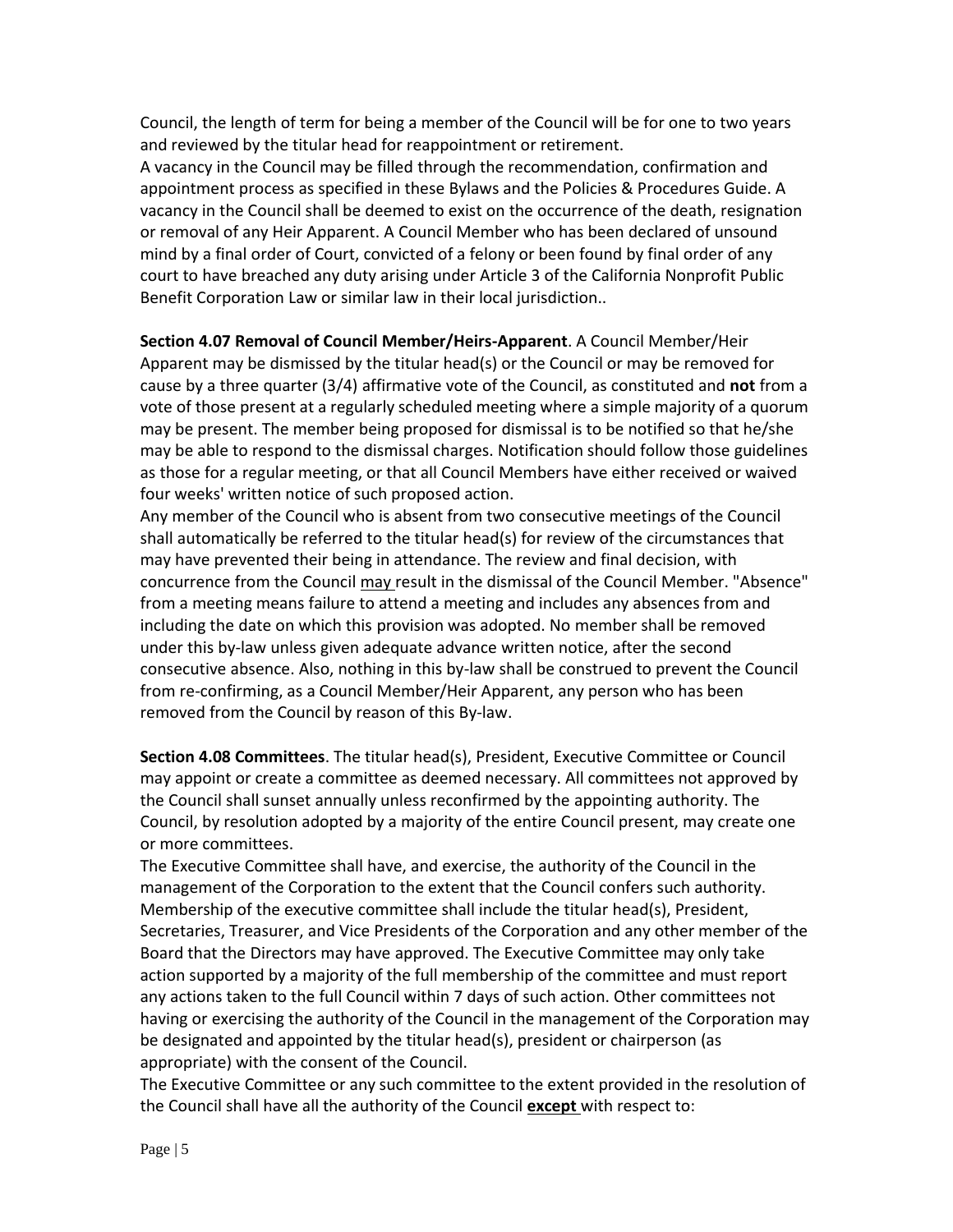(a) The approval of any action for which the California Non-profit Public Benefit Corporation Law requires approval of the Council or of a majority of the Council in attendance at a regularly scheduled meeting;

(b) The filling of vacancies on the Council or in any committee that has the authority of the Council;

(c) The fixing of compensation for any services contracted by the Council;

(d) The amendment or repeal of By-laws or the adoption of new By-laws;

(e) The amendment or repeal of any resolution of the Council that by its express terms is not so amendable or repealable;

(f) The appointment of committees of the Council or the members thereof;

(g) The approval of any self-dealing transaction, as defined in § 5233(a) of the California Nonprofit Public Benefit Corporation Law or any successor provision thereto. Regular and special meetings and actions of Committees of the Council shall be governed by the provisions of these Bylaws applicable to meetings and actions of the Council; provided however, that the Council may adopt rules for the conduct of the business of any committee consistent with these By-Laws, or in the absence of rules adopted by the Council, the committee may adopt such rules.

**Section 4.09 Place and Time of Meeting of the Council**. Any and all meetings of the Council may be held at any place within or without the State of California, as set by the Council. Regular meetings of the Council shall be held at least two times per year unless it is determined that a greater is necessary. Each Council Member is expected to attend all scheduled Council meetings.

**Section 4.10 Annual Meetings**. The Council shall hold an annual meeting for the purpose of voting in newly appointed members and election of officers and all other business as may properly come before the Council. Annual meetings of the Council shall be held with appropriate notice at such time and place as determined by resolution of the Council and may be held in conjunction with a regularly scheduled Council meeting. Each officer and member of the Council, at this meeting, shall make a full report to the titular head and be responsible to answer any questions.

**Section 4.11 Special Meetings**. A special meeting of the Council may be called at any time by the titular head(s), the President, or by any Council Member upon written demand of not less than four Council Members.

**Section 4.12 Notice of Meetings**. Regular and special meetings of the Council shall be held upon notice to the Council Members. The notice shall consist of a written or printed notification stating the place, day and hour of the meeting, delivered to each Council Member by the Secretary not less than 30 days before the date of the meeting, either personally, or by postal service, or via electronic mail, at the direction of the President or a majority of Council Members calling the meeting, or upon the initiative of the Secretary. If sent by postal service, each notice shall be deemed to be delivered when deposited in the mail addressed to the Council Member at his or her address as it appears on the records of the Corporation, with postage thereon prepaid. If sent by electronic mail, each notice shall be considered delivered, when sent via the Internet to the member at his or her email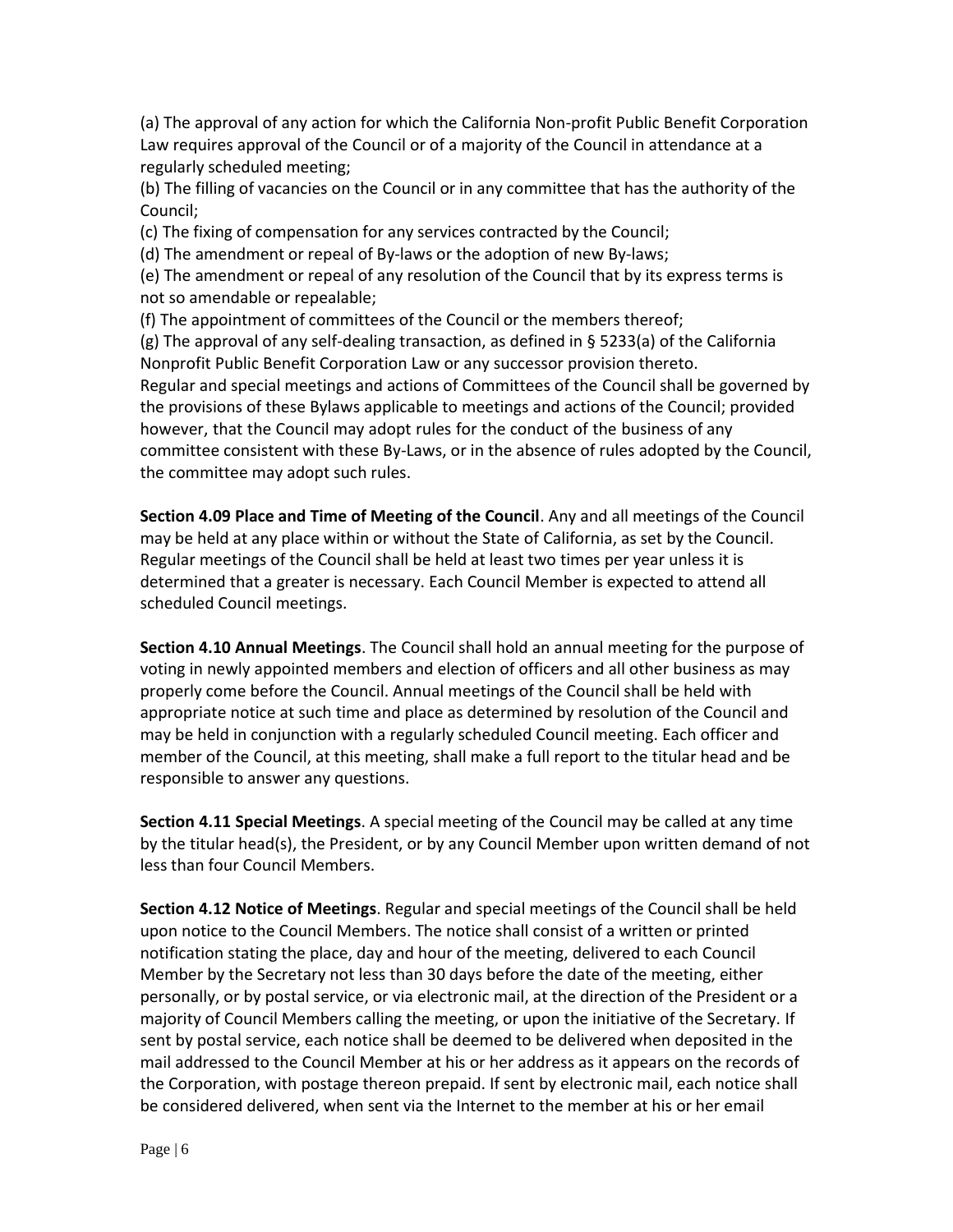address as it appears on the records of the Corporation. Notice of a meeting need not be given to any member who submits a signed waiver of notice whether before or after the meeting, or who attends the meeting without protesting prior thereto or at its commencement the lack of notice to him or her. Except as otherwise provided, neither the business to be transacted at nor the purpose of any meeting of the Council need be specified in the notice or waiver of notice of such meeting. A majority of the Council present, whether or not a quorum is present, may adjourn any meeting to another time and place. Notice of any adjournment of a meeting of the Council to another time or place shall be given to the members who were not present at the time of the adjournment, and, unless such time and place were announced at the meeting, to the other members

**Section 4.13 Quorum and Action of the Council**. A majority of members of the Board of Directors authorized in these By-Laws constitutes a quorum of the Council for the transaction of business, except for purposes of adjournment as provided in these By-Laws. A majority of over fifty per cent (50%) of those directors on record would constitute a quorum. Unless a greater number is required by law, the Articles of Incorporation or these By-Laws, every action taken or decision made by a majority of the members of the Council present at a meeting duly held at which a quorum is present is the act of the Council; provided, however, that a meeting at which a quorum is initially present may continue to transact business notwithstanding the withdrawal of a director, if any action taken is approved by at least a majority of the required quorum for such meeting. All voting shall be public and by voice vote or show of hands unless at least two members specifically request a secret ballot. If said request is approved by a simple majority vote of the Council Members present, a secret ballot may be used for any item unless secret ballots are specifically not allowed by statute.

**Section 4.14 Action Without Meeting**. Any action required or permitted to be taken by the Council may be taken without a meeting, if all members of the Council shall individually or collectively consent in writing to such action; provided, however, that the preceding provision shall not include the consent of any member of the Council who has a material financial interest in a transaction to which the Corporation is a party and who is an "interested Director" as defined in § 5233 of the California Nonprofit Public Benefit Corporation Law. Such written consent or consents shall be filed with the minutes of the proceedings of the Council and shall have the same force and effect as the unanimous vote of such Directors.

#### **Section 4.15 Participation by Conference Telephone**.

#### *Committee Meetings*

Any one or more members of any committee thereof may participate in a meeting or meetings of committees, including the Executive Committee by means of a conference telephone or similar equipment, which allows all persons participating in the meeting to hear each other at the same time. Participation by such means shall constitute presence in person at such a meeting. Accurate minutes of these committee meetings by teleconference or similar equipment shall be delivered to the President and Corporate Secretary for delivery to all ex-offico members of said committee and for the corporate records.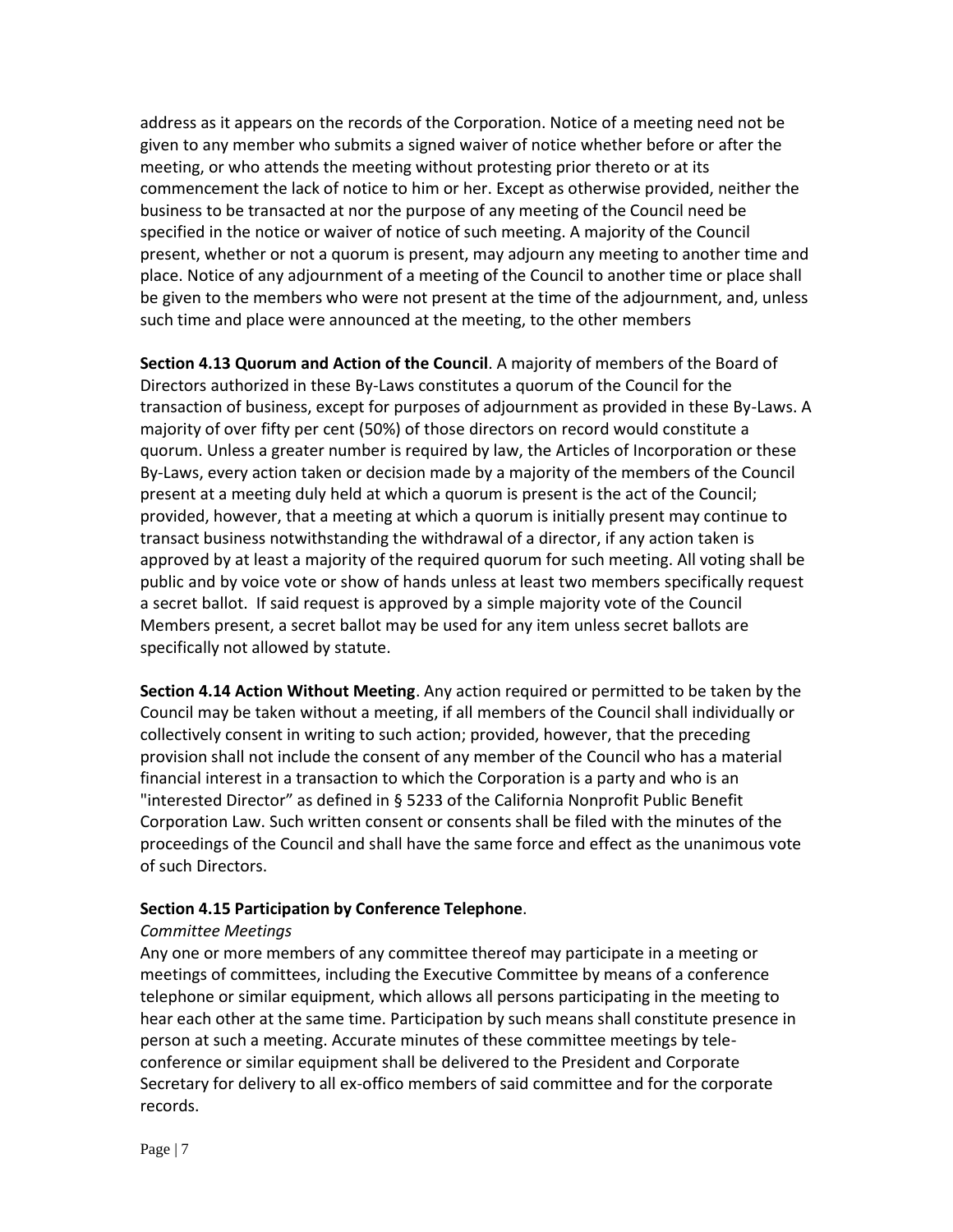#### *Council Meetings*

Special Meetings of the Council may allow for telephonic participation but Regular and Annual meetings of the Council shall not allow member telephonic attendance for purposes of attaining or maintaining a quorum.

**Section 4.16 Waiver of Notice**. Notice of a meeting need not be given to any director who signed a waiver of notice or a written consent to holding the meeting or an approval of the minutes thereof, whether before or after the meeting, or who attends the meeting without protesting, prior thereto or at its commencement, the lack of notice to such director. All such waivers, consents, and approvals shall be filed with the corporate records or made a part of the minutes of the meetings.

**Section 4.17 Adjournment / Postponement**. A majority of the Board of Directors present, whether or not a quorum is present, may adjourn/postpone any meeting to another time and place. If the meeting is adjourned for more than twenty-four (24) hours, notice of any adjournment to another time or place shall be given prior to the time of the adjourned meeting to the directors who were not present at the time of the adjournment. No adjournment/postponement may call for reconvening more than 30 days after the adjournment/postponement.

### **ARTICLE V Officers**

**Section 5.01 Officers**. The officers of the Corporation shall consist of a president, two vice presidents, a corporate secretary, a corresponding secretary and a treasurer and such other officers as the Council may determine.

**Section 5.02 Election and Term of Office**. Except as otherwise provided, each officer shall be elected by the Council in accordance with procedures established by the chairperson and shall hold office for a term of two years and until his or her successor is elected and qualified, or in the event of his or her death, resignation or removal.

**Section 5.03 Resignation**. Any officer may resign from his or her office by a letter of resignation addressed to the Board of Directors. An officer who was also a Council Member of the Corporation but has ceased to be an officer of said Corporation should not be deemed to have resigned from his or her Council position unless they specifically have indicated that desire in their letter of resignation.

**Section 5.04 Removal of Officers**. Except as otherwise provided, any officer may be removed with or without cause by a majority vote of the Council then in office, provided that such officer has received four weeks written notice of such proposed action and provided, further, that all directors have either received or waived the four weeks written notice of such proposed action.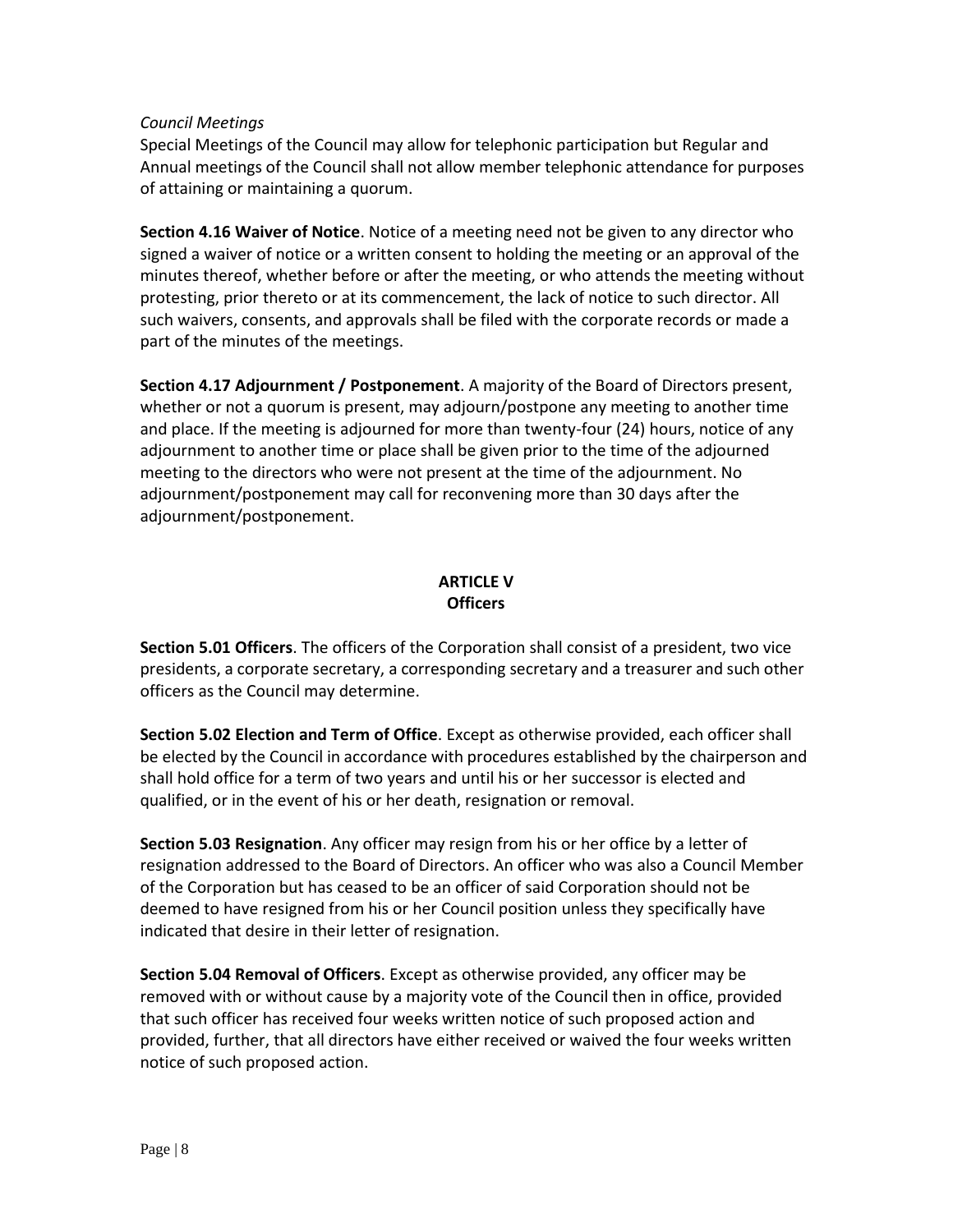**Section 5.05 Vacancies**. The Council shall have the power to fill any vacancy in any office. An officer elected to fill a vacancy shall be elected for the unexpired term of his or her predecessor in office and until his or her successor is elected and qualified. The Executive Committee has the right to temporarily fill any open position between meetings if an officer resigns their position between meetings.

**Section 5.06 President**. The president of the Corporation is responsible to guide the growth of the court system, to represent the Council to the outside world. The president is responsible for the day-to-day administration of the Corporation but cannot effect decisions that may require the concurrence of the Council. The president may request that the Executive Committee of the Council assume the day-to-day administration of the Corporation and are also constrained whereby concurrence by the Council is required.

**Section 5.07 Vice Presidents**. The vice presidents shall perform the duties and exercise the powers of the president in his or her absence or disability and shall have such powers and duties, which are designated by the Council. The Vice Presidents are members of the Executive Committee and ex-officio members of any committees appointed by the Board of Directors (Council).

#### **Section 5.08 Secretaries**.

*Corporate Secretary*: The Corporate Secretary shall preserve in the books of the Corporation true minutes of the proceedings of such meetings, and shall have charge of the counting of votes at such meetings. The secretary shall perform the duties and give all notices required by statute, by law or resolution and shall perform such other duties as may be delegated to him or her by the Council. The Corporate secretary shall set the agenda for each meeting with consultation with the President, Chairperson and titular head.

The corporate secretary will be responsible for filling out and filing all documents related to the business of the Council, with the exclusion of the Internal Revenue Service and State of California reports and filings, which are the responsibility of the treasurer.

*Corresponding Secretary*: The Corresponding Secretary will be responsible for the official written communication outside of the Corporation for and on behalf of the Council, the officers or Executive Committee as directed. This secretary will work in concert with the Corporate Secretary to ensure continuity of communications. The corresponding secretary shall copy the corporate secretary on all correspondence so that they may be included in the official records/archives.

**Section 5.09 Treasurer**. The treasurer shall have custody of all corporate funds, securities, receipts and disbursements of the Corporation, and shall keep in books belonging to the Corporation full and accurate accounts of all receipts and disbursements. He or she shall within 7 days of receipt deposit all monies, securities and other valuable effects of the Corporation in such depositories as may be designated for that purpose by the Council. He or she shall disburse the funds of the Corporation in a timely manner as may be ordered by the Council, taking proper vouchers for such disbursements. He or she shall render to any of the directors or to the founder (or titular head(s)), at least monthly an account of all transactions as treasurer and of the financial condition of the Corporation. The treasurer will provide to the Council at every regular meeting called by such body, a full report of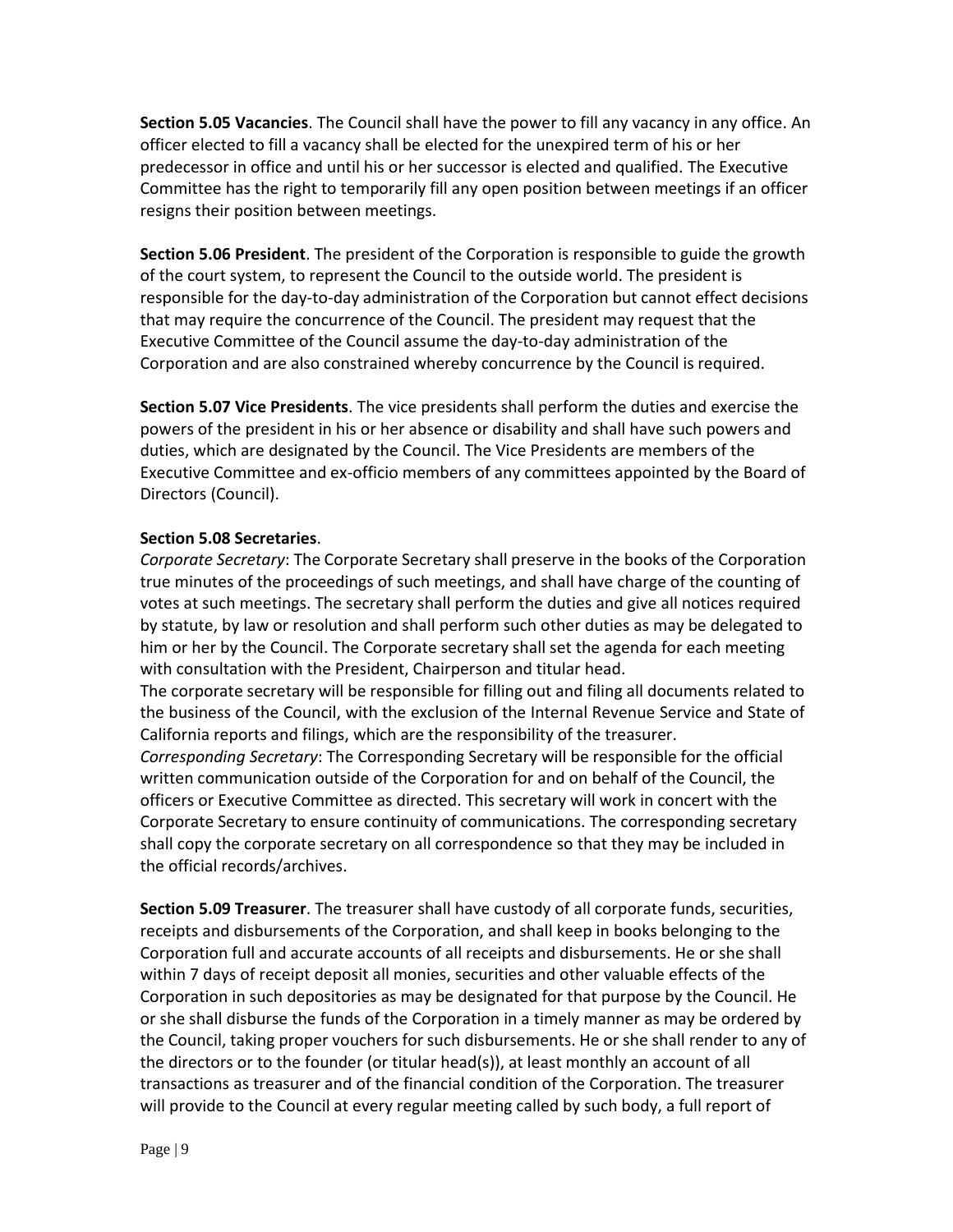financial condition of the Corporation so as to ensure all financial transactions, be they numerous or none, are reported to the satisfaction of the Council. In addition, the treasurer will ensure and report on those entities that were created by this Council whereby separate financial records and accounts are being kept and will have signatory authority on those accounts. If required by the Council, he or she shall deliver to the president and shall keep in force, a bond in form, amount and with a surety or sureties satisfactory to the Council, conditioned for the faithful performance of the duties of the office of treasurer and those authorized by the Council to execute drafts, vouchers, contracts and financial instruments, and for restoration to the Corporation in case of his or her death, resignation, retirement, or removal from office, of all books, papers, vouchers, money and property of whatever kind in his or her possession or under his or her control belonging to the Corporation. The treasurer will be responsible for filing all reports and tax statements to the Internal Revenue Service and any state entities, as required by law, in a timely and orderly fashion. The treasurer will, when requested by the Executive Committee, deliver to a certified public accountant all records, receipts, vouchers and books as may be deemed necessary to fulfill a complete review and/or audit of the corporation's financial situation and the preparation of tax filings to both the federal and state agencies on an annual basis.

#### **Section 5.10 Appointment/Selection of Queen Mother & Queen Father**.

Queen Mother of the Americas Nicole the Great shall serve as the last Anointed Titular Head of the International Court System. The International Court Council is responsible for the replacement of Queen Mother of the Americas Nicole the Great at the time of her transition and shall develop a process for her replacement and the transition to a dual appointed Monarchy, The Queen Mother and King Father. The process shall include the Council and the Queen Mothers Parliament, shall be included in the ICC Policies and Procedures Guide, and shall be implemented in accordance with the rules in place at the time the transition is announced.

**Section 5.11 Certified Public Accountant**. The Council may engage a certified public accountant to review and present to the Council an un-biased analysis of the financial situation of the Corporation and to prepare necessary state and federal tax filings as required by law. The Council may order an audit for any reason.

#### **ARTICLE VI Indemnification, Insurance and Council Member Liability**

**Section 6.01 Definitions**. For the purposes of this Article VI, "agent" means any person who is or was a Council Member, officer, employee, or other agent of the Corporation, or is or was serving at the request of the Corporation as a Council Member, officer, employee, or agent of another foreign or domestic corporation, partnership, joint venture, trust, or other enterprise, or was a Council Member, officer, employee, or agent of a foreign or domestic corporation which was a predecessor corporation of the Corporation or of another enterprise at the request of such predecessor corporation; "proceeding" means any threatened, pending, or completed action or proceeding, whether civil, criminal,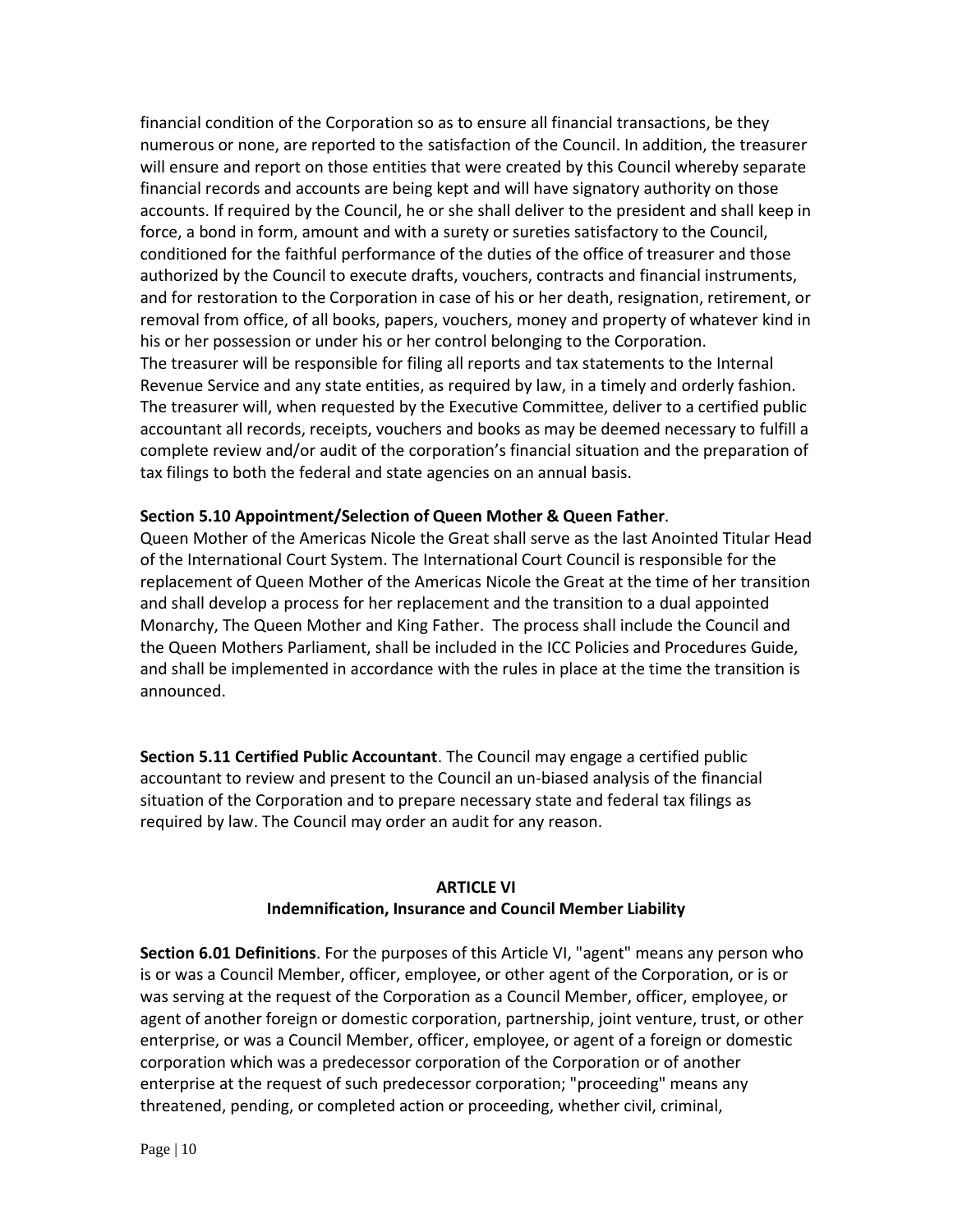administrative, or investigative, and "expenses" includes without limitation attorneys' fees and any expenses of establishing a right to indemnification under these By-Laws.

**Section 6.02 Indemnification in Actions by Third Parties**. The Corporation shall have power to indemnify any person who was or is a party or is threatened to be made a party to any proceeding (other than an action by or in the right of the Corporation to procure a judgment in its favor, an action brought under § 5233 of the California Nonprofit Public Benefit Corporation law, or an action brought by the Attorney General or a person granted regulator status by the Attorney General for any breach of duty relating to assets held in charitable trust) by reason of the fact that such person is or was an agent of the Corporation, against expenses, judgments, fines, settlements and other amounts actually and reasonably incurred in connection with such proceeding if such person acted in good faith and in a manner such person reasonably believed to be in the best interests of the Corporation and, in the case of a criminal proceeding, had no reasonable cause to believe the conduct of such person was unlawful. The termination of an proceeding by judgment, order, settlement, conviction, or upon a plea of "nolo contendere" or its equivalent shall not, of itself, create a presumption that the person did not act in good faith and in a manner which the person reasonably believed to be in the best interests of the Corporation or that the person had reasonable cause to believe that the person's conduct was unlawful.

#### **Section 6.03 Indemnification in Actions by or in the Right of the Corporation**. The

Corporation shall have power to indemnify any person who was or is a party or is threatened to be made a party to any threatened, pending or completed action by or in the right of the Corporation, or brought under § 5233 of the California Nonprofit Public Benefit Corporation Law, or brought by the Attorney General or a person granted regulator status by the Attorney General for breach of duty relating to assets held in charitable trust, to procure a judgment in its favor by reason of the fact that such person is or was an agent of the Corporation, against expenses actually and reasonably incurred by such person in connection with the defense or settlement of such action if such person acted in good faith, in a manner such person believed to be in the best interests of the Corporation, and with such care, including reasonable inquiry, as an ordinarily prudent person in the like position would use under similar circumstances. No indemnification shall be made under this Section 6.03:

(a) In respect of any claim, issue or matter as to which such person shall have been adjudged to be liable to the Corporation in the performance of such person's duty to the Corporation, unless and only to the extent that the court in which such proceeding is or was pending shall determine upon application that, in view of all the circumstances of the case, such person is fairly and reasonably entitled to indemnity for the expenses which such court shall determine;

(b) Of amounts paid in settling or otherwise disposing of a threatened or pending action, with or without court approval; or

(c) Of expenses incurred in defending a threatened or pending action, which is settled or otherwise disposed of without court approval unless it is settled with the approval of the Attorney General of the State of California.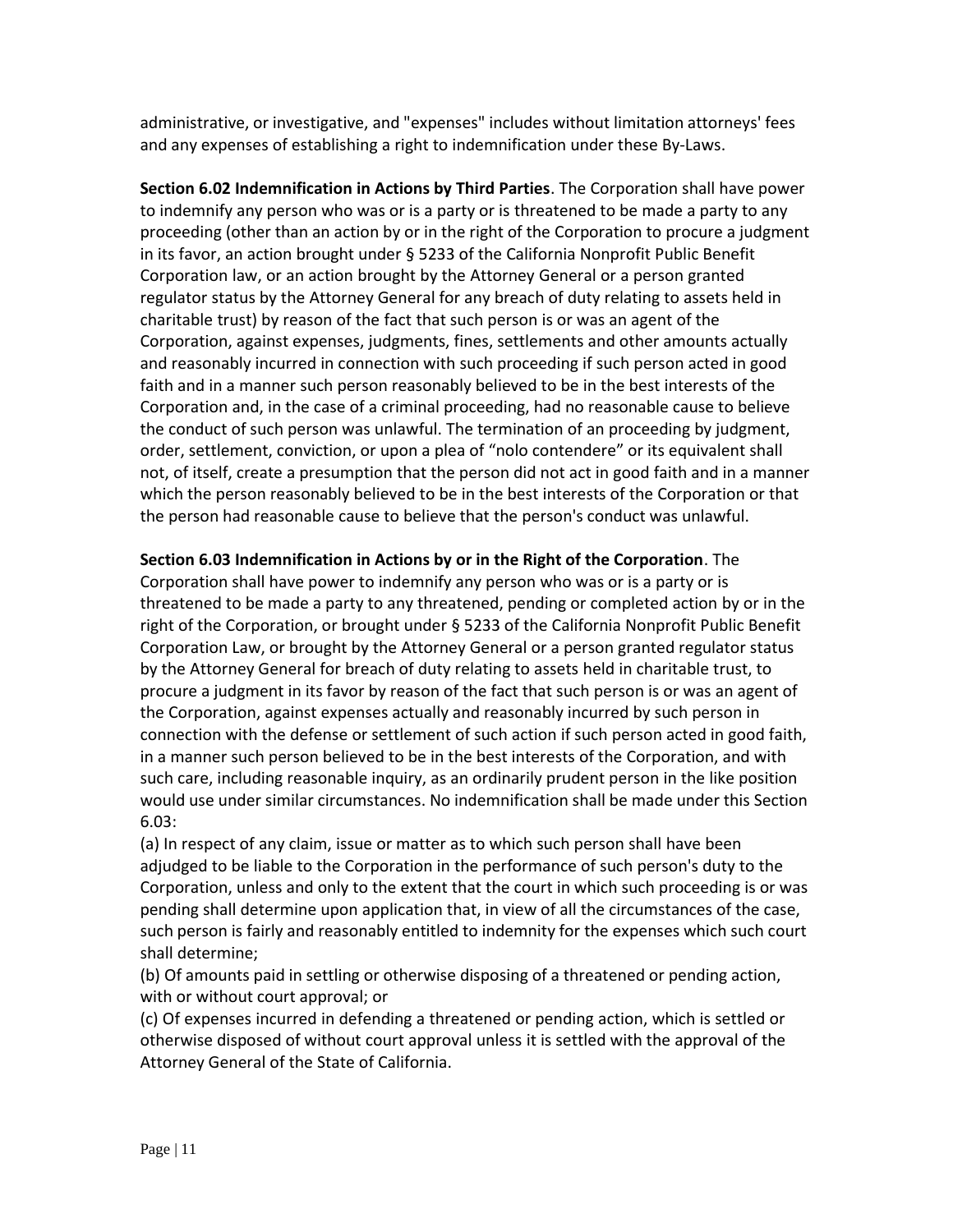**Section 6.04 Indemnification Against Expenses**. To the extent that an agent of the Corporation has been successful on the merits in defense of any proceeding referred to in these By-Laws or in defense of any claim, issue, or matter therein, the agent shall be indemnified against expenses actually and reasonably incurred by the agent in connection therewith.

**Section 6.05 Required Determinations**. Except as provided in these By-Laws, any indemnification under this Article VI shall be made by the Corporation only if authorized in the specific case, upon a determination that indemnification of the agent is proper in the circumstances because the agent has followed the applicable standard of conduct set forth in these By-Laws, by:

(a) A majority vote of a quorum consisting of Council Members who are not parties to such proceeding; or

(b) The court in which such proceeding is or was pending upon application made by the Corporation or the agent or the attorney or other person rendering services in connection with the defense, whether or not such application by the agent, attorney, or other person is opposed by the Corporation.

**Section 6.06 Advance of Expenses**. Expenses incurred in defending any proceeding may be advanced by the Corporation prior to the final disposition of such proceeding upon receipt of an undertaking by or on behalf of the agent to repay such amount unless it shall be determined ultimately that the agent is entitled to be indemnified as authorized in this Article VI.

**Section 6.07 Other Indemnifications**. No provision made by the Corporation to indemnify its or its subsidiary's Council Members or officers for the defense of any proceeding, whether contained in the Articles of Incorporation, By-Laws, a resolution of Council Members, an agreement or otherwise, shall be valid unless consistent with this Article VI. Nothing contained in this Article VI shall affect any right to indemnification to which persons other than such Council Members and officers may be entitled by contract or otherwise.

**Section 6.08 Forms of Indemnification Not Permitted**. No indemnification or advance shall be made under this Article VI, except as provided in Sections 6.04 or 6.05(b), in any circumstances where it appears:

(a) That it would be inconsistent with a provision of the Articles of Incorporation, these By-Laws, or an agreement in effect at the time of the accrual of the alleged cause of action asserted in the proceeding in which the expenses were incurred or other amounts were paid, which prohibits or otherwise limits indemnification; or

(b) That it would be inconsistent with any condition expressly imposed by a court in approving a settlement.

**Section 6.09 Personal Liability of Volunteer Council Members or Executive Officers**. To the fullest extent permitted by the California Nonprofit Public Benefit Corporation Law, as now in effect or as may hereafter by amended, there shall be no personal liability to a third party for monetary damages on the part of a volunteer Council Member or volunteer executive officer of a nonprofit corporation, caused by the Council Members negligent act or omission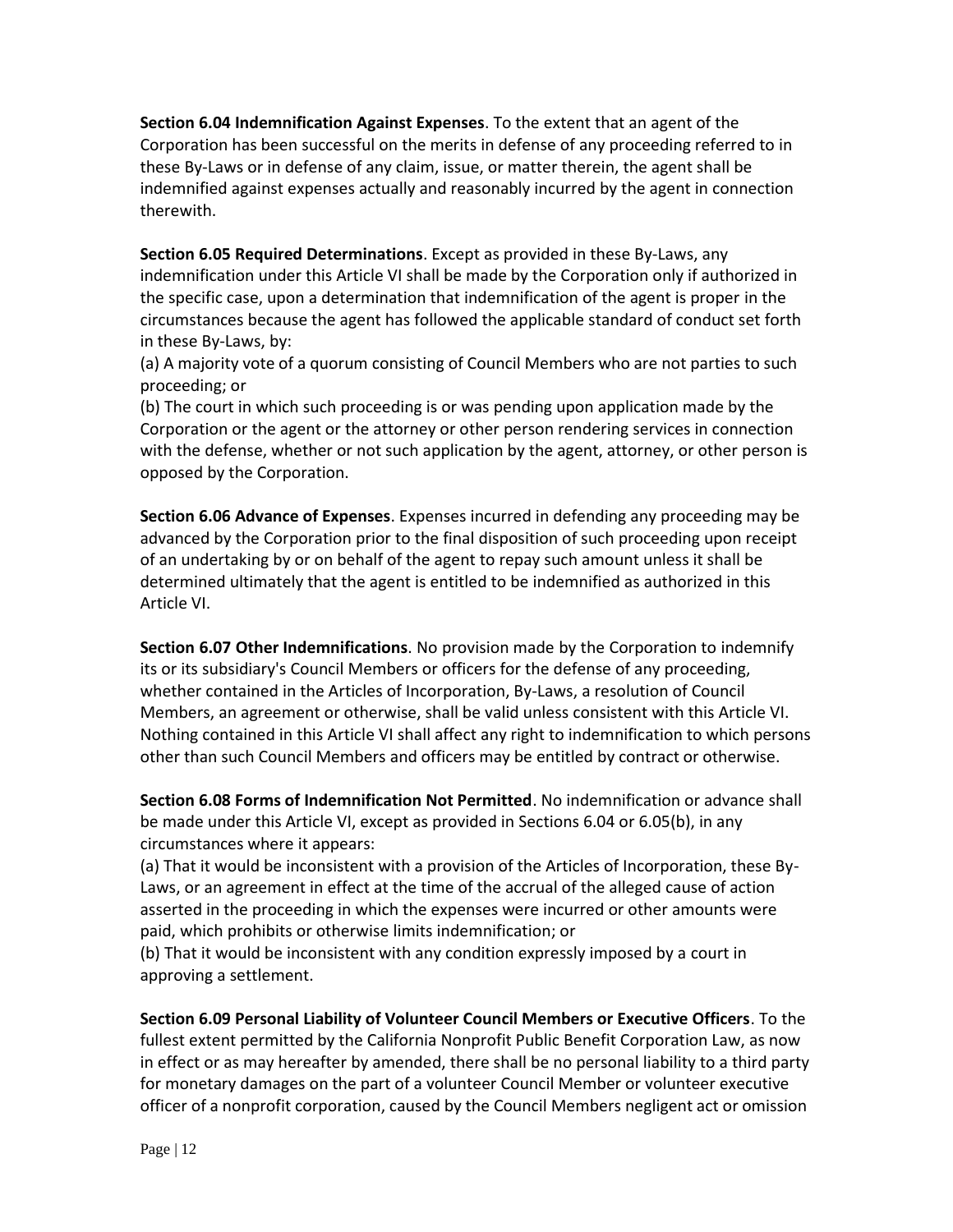in the performance of that person's duties as a Council Member or officer, provided that the person's act or omission was (1) within the scope of the Council Member or executive officer's duties, performed in good faith and not reckless, wanton, intentional or grossly negligent, and (2) either the damages are covered by liability insurance or the Council Member or executive officer and the Council had made all reasonable efforts in good faith to obtain available liability insurance.

**Section 6.10 Insurance**. The Corporation shall have power to purchase and maintain insurance on behalf of any agent of the Corporation against any liability asserted against or incurred by the agent in such capacity or arising out of the agent's status as such whether or not the Corporation would have the power to indemnify the agent against such liability under the provisions of this Article VI, provided, however, that the Corporation shall have no power to purchase and maintain such insurance to indemnify any agent of the Corporation for a violation of § 5233 of the California Nonprofit public Benefit Corporation Law (or any successor provision thereto).

**Section 6.11 Non-applicability to Fiduciaries of Employee Benefit Plans**. This Article VI does not apply to any proceeding against any trustee, investment manager, or other fiduciary of an employee benefit plan in such person's capacity as such, even though such person may also be an agent of the Corporation as defined in these By-Laws. The corporation shall have power to indemnify such trustee, investment manager, or other fiduciary to the extent permitted by subdivision (f) of § 207 of the California General Corporation Law.

**Section 6.12 Chapter 42 Taxes**. In no case, however, shall the Corporation indemnify, reimburse, or insure any person for any taxes imposed on such individual under chapter 42 of the Internal Revenue Code of 1986, as amended ("Code"). Further, if at any time the Corporation is deemed to be a private foundation within the meaning of § 509 of the Code then, during such time, no payment shall be made under this Article if such payment should constitute an act of self-dealing or a taxable expenditure, as defined in §§ 4941(d) or 4945(d), respectively, of the Code.

If any part of this Article VI shall be found in any action, suit or proceeding to be invalid or ineffective, the validity and the effectiveness of the remaining parts shall not be affected.

# **ARTICLE VII Miscellaneous**

**Section 7.01 Fiscal Year**. The fiscal year of the Corporation shall be the calendar year (January 1st through December  $31st$ ) or such other period as may be fixed by the Council.

**Section 7.02 Corporate Seals**. There may be several corporate seals, which shall be circular in form, shall have the name of the Corporation inscribed thereon and shall contain the words "Corporate Seal" and "California" and the year the Corporation was formed in the center; or shall be in such form as may be approved from time to time by the Council.

**Section 7.03 Checks, Notes and Contracts**. The Council shall determine who shall be authorized from time to time on the Corporation's behalf to sign checks, drafts, or other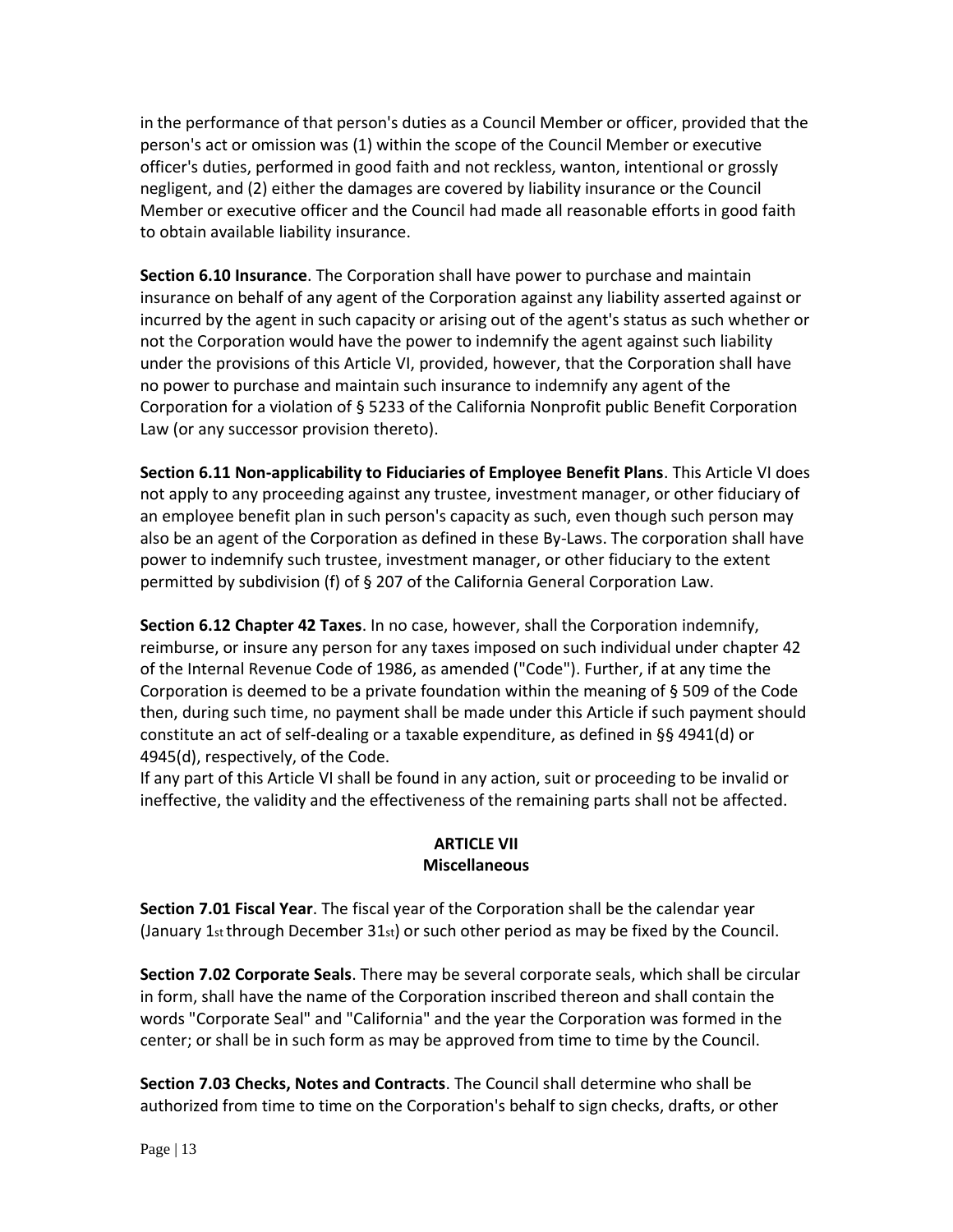orders for payment of money; to sign acceptances, notes or other evidences of indebtedness; to enter into contracts; or to execute and deliver other documents and instruments.

The titular head and Council has the power to designate the officers and agents, upon ratification of the Council in a majority vote, who shall have authority to execute any instrument on behalf of the Corporation.

When the execution of any contract, conveyance or other instrument has been authorized without specification of the executing officers, the president may execute the same in the name of and on behalf of the Corporation. In any particular case, the Council shall have the power to designate the officers and agents who shall have authority to execute any instrument on behalf of the Corporation.

**Section 7.04 Amendment of Articles of Incorporation and By-Laws**. The Articles of Incorporation and By-Laws of the Corporation may be adopted, amended or repealed in whole or in part by a majority vote of the members of the Council then in office. Proposed amendments may be submitted to the Council by any member and shall be voted upon at the meeting following the meeting at which the proposal was made or at the meeting following a written notice of the proposed change to each Council Member. An amendment having the effect of changing the number of Council members as authorized by these by-laws shall require the vote of a majority of the entire Council. For purposes of these by-laws, the "entire Council" is defined as the total number of Members which the Corporation would have if there were no vacancies.

**Section 7.05 Loans to Members and Officers**. The Corporation shall not make any loan of money or property to or guarantee the obligation of any Member or Officer, unless approved by the Attorney General; provided, however, that the Corporation may advance money to a member or officer of the Corporation or of its parent or any subsidiary for expenses reasonably anticipated to be incurred in the performance of the duties of such member or officer, provided that in the absence of such advance, such member or officer would be entitled to be reimbursed for such expenses by the Corporation, its parent, or any subsidiary.

**Section 7.06 Founding Court**. The Imperial Court of San Francisco is the Founding Mother Court of the entire International Court System.

**Section 7.07 Proof of Incorporation**. Each court shall show proof of incorporation within their respective state, political union, provincial and/or country, as applicable to the charitable structure governed by such statues or laws therein, which were granted. This proof is to clarify that the incorporation is both an open and public entity and not privately owned for personal gain.

A copy of the approved incorporation papers should be sent to the International Court Council for inclusion in the Imperial Archives.

The archives are solely for the documentation and historical chronicles of the International Court Council.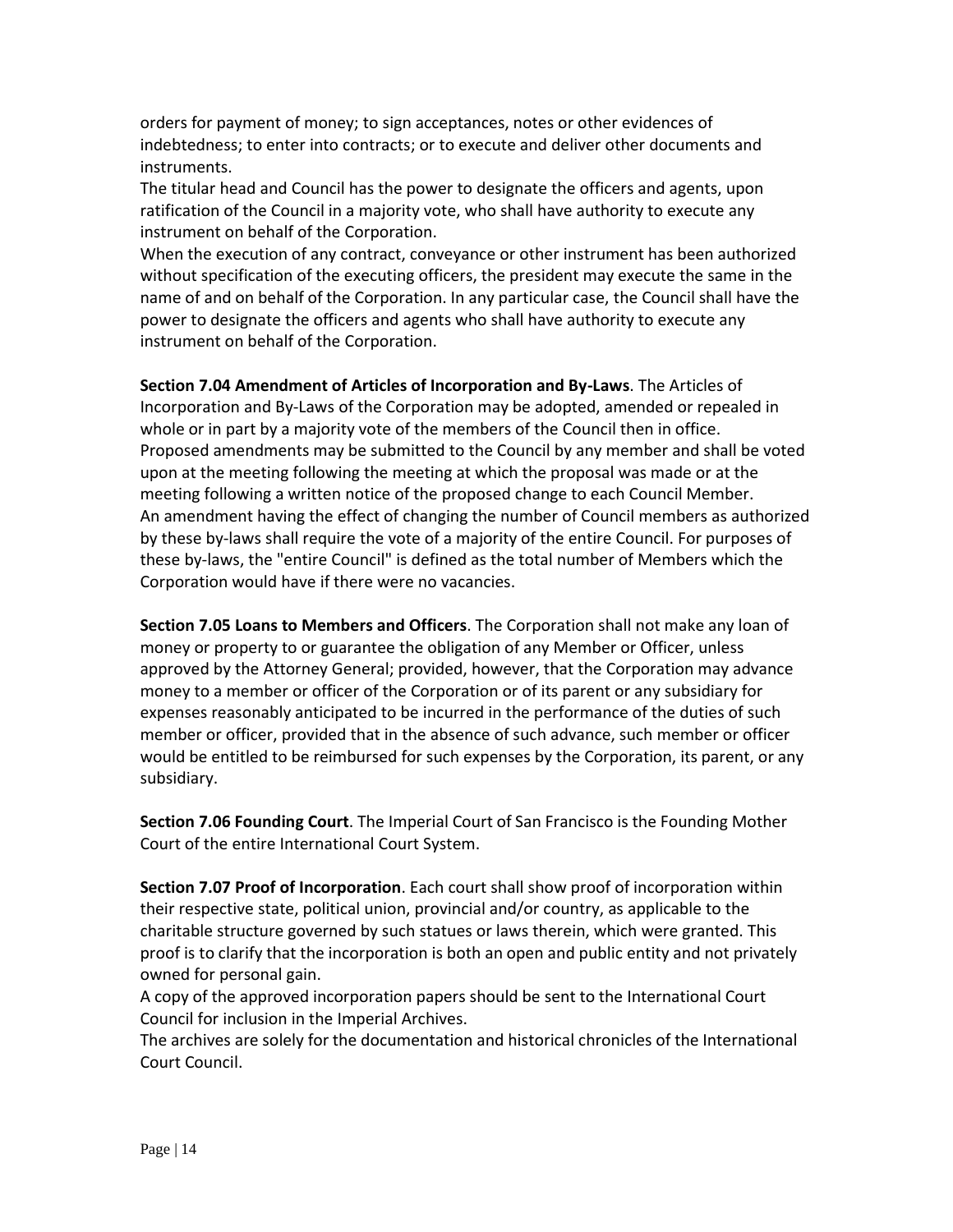**Section 7.08 Court Proximity**. There can be only one court within one community or geographical area that has been ceded appropriate land by the founder or titular head with approval by the Council.

**Section 7.09 Acknowledgement of Sovereignty**. The Corporation and its Council acknowledges the sovereignty of its members. Therefore, decisions that may affect individual or groups from those members and respective communities that it serves are to be respected and adhered to by all other members of the International Court Council. The Council has the sole and exclusive right to offer, accept, confirm, suspend and/or terminate a Charter of membership in the International Court System.

**Section 7.10 Services and Operating Principles**. The Corporation will have created a Service and Operating Principles document for the use by its board of directors, member courts, potential and current, as guidelines thereof. The Corporation may add, change or delete from time to time, other chapters as necessary for that such purpose under advisement and direction of the Council.

**Section 7.11 Dissolution**. Dissolution of the Corporation shall not take place without the concurrence of each member of the Board of Directors. Dissolution should follow all necessary requirements as set forth by the California Department of Corporations, Secretary of State and taxable authorities that govern the Corporation.

The undersigned incorporator of International Court Council, Inc. hereby adopts the foregoing By-Laws of the Corporation. Dated:

Robert Lack, President Incorporator

THIS IS TO CERTIFY:

That I am the duly elected, qualified Corporate Secretary of International Court Council, Inc. and that the foregoing By-Laws were adopted as the By-Laws of said corporation as of 11 February 2012 by the Council/Board of Directors of said Corporation. Date:

Sharon Lancaster Corporate Secretary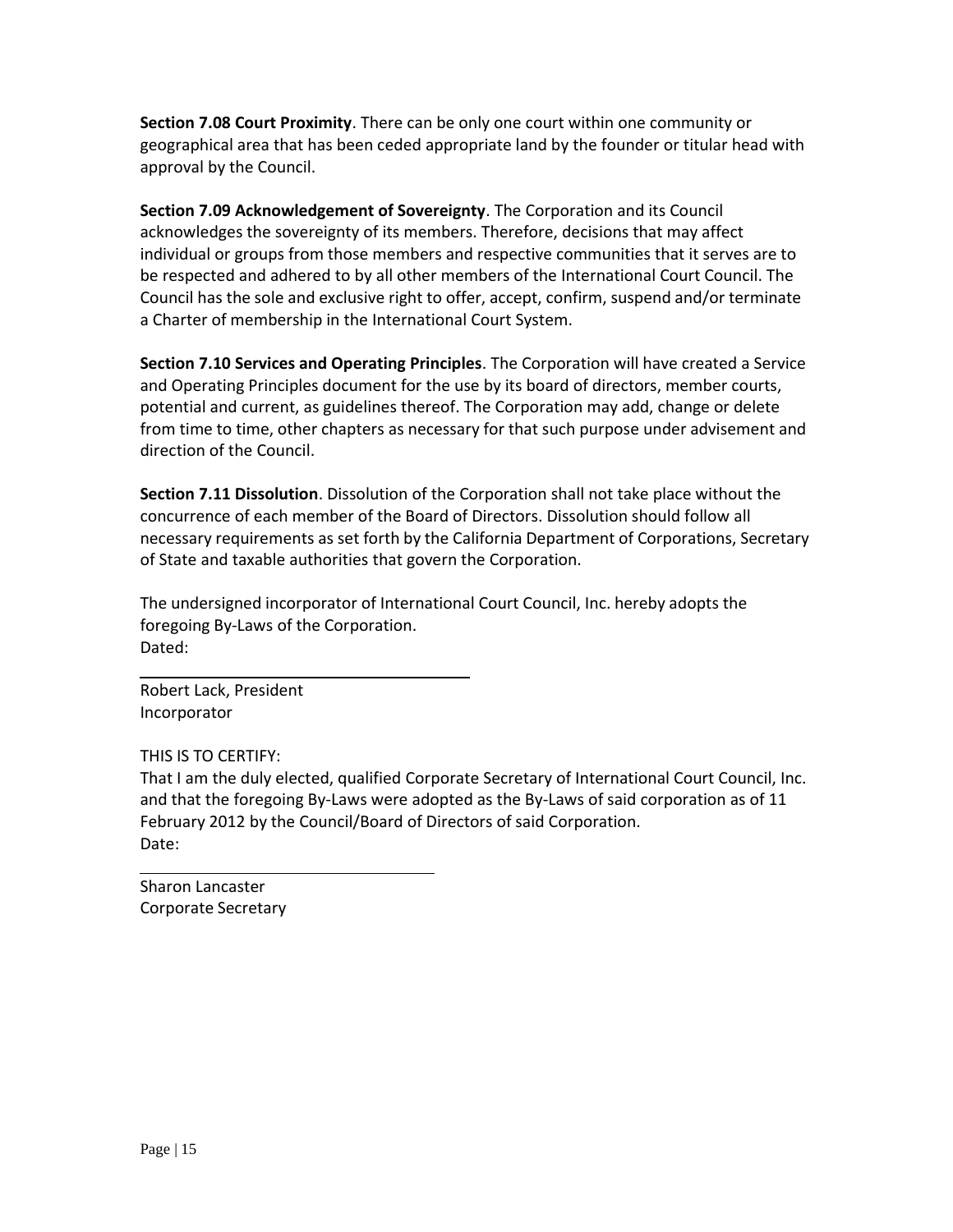# **The INTERNATIONAL COURT COUNCIL, INC. Policies & Procedures**

**A California Nonprofit Public Benefit Corporation**

# **ARTICLE I Name and Offices**

**Section 1.01 Name**. While the official name of the organization is "The International Court Council, Inc" we also are known as the International Court Council, the ICC, the Council or the Heir Apparents. Our name(s) and our logo(s) are for the official use of the International Court Council and its member organizations and may not be used in any way that brings discredit to our name or organization(s). Our identifiers may never be used in for-profit purposes without specific authorization of the Court Council.

**Section 1.02 Offices**. We are required to maintain a mailing address in California as long as we are a California Corporation. We may also use additional addresses for official business (banking or communication) that are not in California so long as the Executive Committee and/or Council are informed of the need and approve the request prior to making the change.

#### **ARTICLE II Purpose**

**Section 2.01** Any changes to our purpose must be reflected in a Restated Articles of Incorporation filed with the appropriate agencies.

**Section 2.02 Purpose of the Policies and Procedures Guide** – This guide shall be used to assist the deliberations of the Council. The hierarchy of authority for decisions of the Board of Directors is; Section 501(c) 3 of the Internal Revenue Code of 1954, as amended, California State Statutes and regulations pertaining to the operation of non-profit organizations, our Certificate/Articles of Incorporation, the Bylaws, and this guide. The Council shall have sole authority for the interpretation of these policies and procedures.

# **ARTICLE III Membership**

**Section 3.01 Membership**. Membership in the International Court System is open to organizations that share the goals and purposes of the International Court system. To become a member or retain membership the basic guidelines are as follows:

*Purpose* - The purpose of the court system is to act as a leadership and fund raising organization to service the community's needs. In doing so, it helps to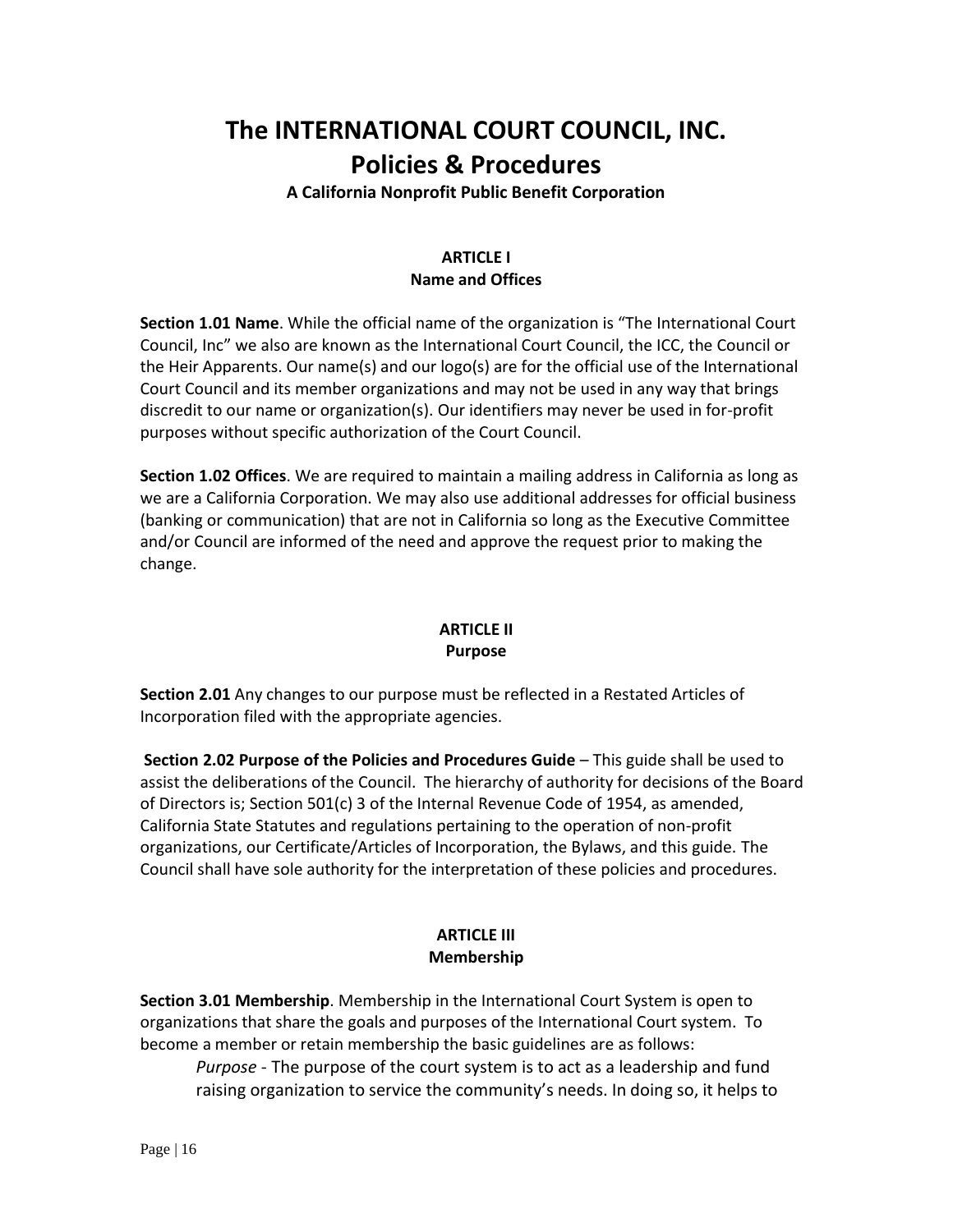unite the gay/lesbian/trans-gender/bisexual communities of which the court is a part. Courts are uniquely poised to be a watchdog for the social rights of the community they serve. Acknowledgement of the serious aspects of this (the court's) institution, frivolity and merriment are also key ingredients that help to make a court and its functions successful.

**1. Petition** - The community in question must have demonstrated a desire and need for a court. This is accomplished upon presentment to the International Court Council, with a petition signed by the interested members of the community. No more than one court should represent a community. The titular head(s) and Council will consider all petitions and make the final decision as to whether or not the petition should be pursued. The petition should include items #2, #3 and #4 as accompaniment documentation that prove their non-profit organizational status.

**2. Articles of Incorporation** - Articles of Incorporation should be filed with either the state, provincial or political entity that has jurisdiction over the grant process of non-profit (charitable) status as applicable by law. This document states the purpose and intent of the organization and once filed cannot be changed without notification to those entities.

**3. By-Laws** - By-Laws of the proposed organization are also submitted along with the Articles of Incorporation. These explain how the corporation will be managed and its operating procedures. These cannot be changed without assent by the state, provincial or national office which has jurisdiction over charitable organizations.

**4. Charter** - Once the application for non-profit status has been granted, a nonprofit charter or other recognition is issued by either the state, provincial or national government based upon the intent of the organization.

**5. Postal Box** - A post office box must be set up within the community that the proposed court will serve. It must be in the same name of the court and for use by present and future monarchs and the court board of directors to receive important national or international mail from other member affiliates of the International Court Council and legal filings from recognizing jurisdictions.

**6. Probation** - After the petition process is complete, the proposed court may placed on probation for up to three years. The International Court Council may assign any number

of Heirs-Apparent to the probationary court to assist and guide them during their probation. The Heirs Apparent shall report to the Council on the progress of the Court at least annually and shall be copied on all legal filings to confirm that they are compliant with the appropriate agencies/organizations.

**7. Recognition** - Should the proposed court complete their requirements including any probationary period, the titular head(s) and/or the Council shall recognize their Court as a fully Chartered member.

**8. Selection of Candidates for Election of Monarchs** - Candidates for the office/position of all(any) Monarch(s) or titular head(s) of an Empire or Realm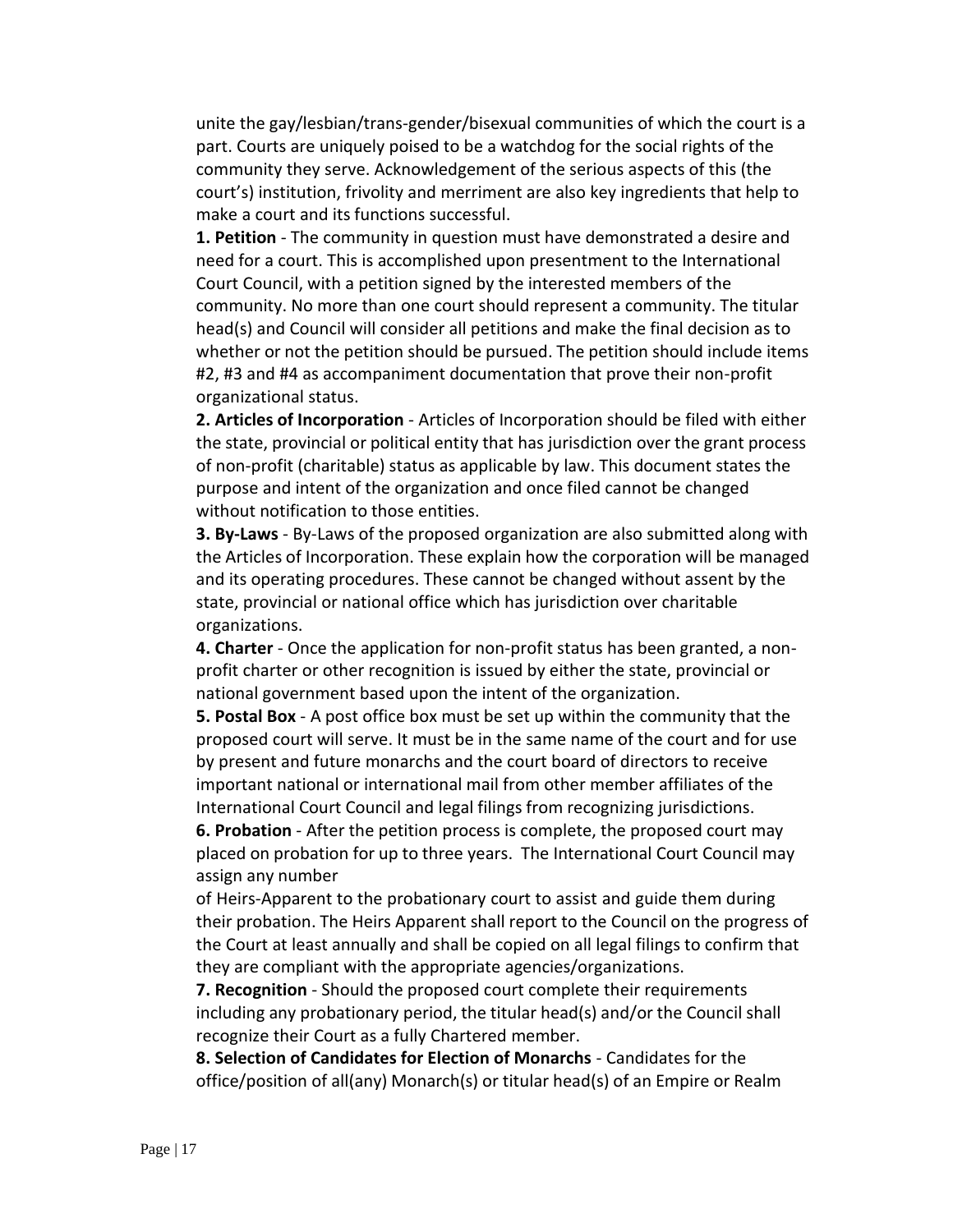that are to be duly elected by the populace should be selected based upon criteria that is both fair and in the best interest of the corporation:

a.) Minimum residency requirement

b.) Job or financial independence (demonstration thereof)

c.) Previous malfeasance of office

**9. Election of Monarchs** - As determined by the court, Candidates for the office/position of all(any) Monarch(s) or titular head(s) of an Empire or Realm shall be determined by an open and public vote of members of the community living within said realm/empire.

a.) These positions are not to be appointed nor is it to be conducted as a dictatorship. In the event of non-receipt of applicants for either office, abandonment, removal for cause or death of either or both monarchs or titular head(s), an empire may appoint regents to fulfill the unexpired term(s) of office. b.) The procedure on how the election is to be conducted should be stated in the By-Laws.

**10. Board of Directors** - A Board of Directors should be elected annually by either the public and/or from the council of monarchs, Privy Council, or the like. a.) Council membership can include members of the community that the court serves.

b.) The responsibility of the Board of Directors should be described within the By-Laws and that they ensure the court is operated within the state, provincial or national laws that govern nonprofit/charitable organizations.

**11. Membership** - Membership in the court should be open to all individuals that are resident within a given community and where that court will serve as defined by their land grant. Dues may be assessed to enable the court to function financially; however, this is optional and based upon the willingness of the potential court participants to determine.

# **RESPONSIBILITIES OF A COURT**

**1.** Each court should be responsive to their community's needs.

**2.** Each court is responsible that they maintain their affairs in accordance with the laws that govern the incorporation of non-profit/charitable status organizations within their state, province or country.

**3.** Names and addresses of the (principal) members of the court should be forwarded to the International Court Council and the ICC Webmaster **4.** San Francisco must be recognized as the Founding Court of all courts worldwide.

**5.** The principle of *non-interference* in the affairs of other courts must be adhered to in order to remain in good standing. Each court is likewise an autonomous organization within the greater community of courts.

**Section 3.02 Voluntary Suspension or Termination of Membership**. Courts have the right to voluntarily suspend or terminate their membership in the International Court Council. Suspended members retain their Charter for the duration of their suspension as approved by the Council. Terminated Members forfeit their Charter, though the Charter will generally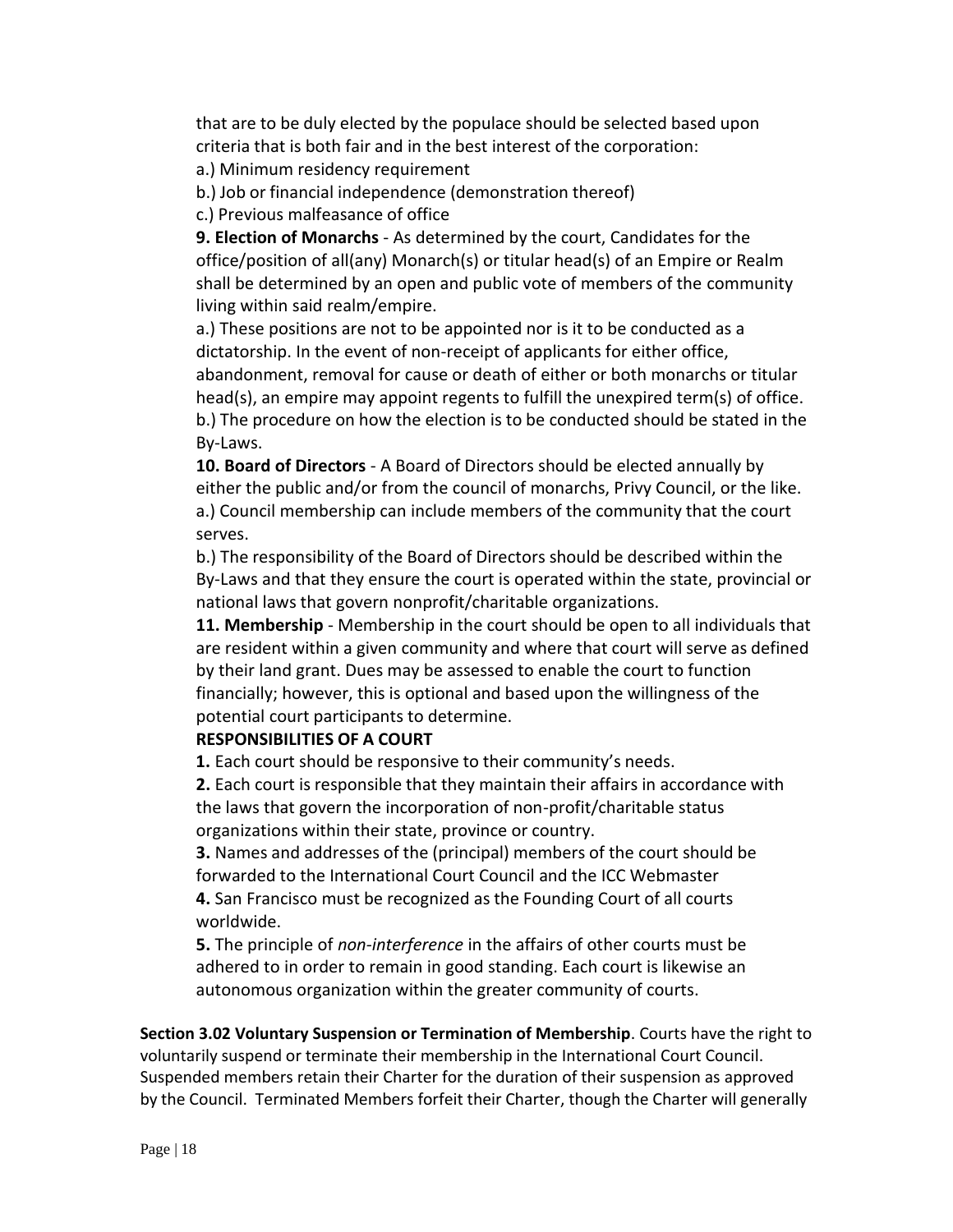not be reissued for the same realm for a period of at least one year to allow the community time to reorganize if interest exists. Members of courts that have voluntarily suspended operations should continue to have all of the rights of membership in the organization including the right to have members serve on the Council, the right to walk as a Court at Coronations and the right to submit articles to the Communiqué, IMPCourt and IMPChat. Voluntary notices of suspension or suspension must be signed by the Board President or their designee and must include contact information for the person(s) who will retain the organizations records. In the case of a voluntary termination, Courts are encouraged to include copies of any final filings with local jurisdictions.

**Section 3.03 Involuntary Suspension or Termination of Membership.** For good cause only, a member may be Suspended or Expelled from recognition by the Corporation with an affirmative vote of three-fourths (3/4) of the Board of Directors present at any meeting of the Council at which a quorum is present. Involuntary Suspensions shall be for a specific period of time and shall automatically reinstate the affected Court on the date agreed if any required actions have been completed. Involuntary Suspensions result in the immediate loss of all membership rights including the right to have members serve on the Council, the right to walk as a Court at Coronations and the right to submit articles to the Communiqué, IMPCourt and IMPChat. A court who is facing involuntary suspension may voluntarily agree to said suspension and retain all privileges of membership. Suspensions shall be reviewed at each regular meeting of the Council. Involuntary terminations are permanent and result in the immediate loss of all membership rights including the right to have members serve on the Council, the right to walk as a Court at Coronations and the right to submit articles to the Communiqué, IMPCourt and IMPChat.

**Section 3.04 Sovereignty of Members.** The Sovereignty of the individual member courts or organizations or societies is recognized, and the International Court Council, Inc. By-Laws do not supersede or infringe upon member corporations By-Laws or sovereignty.

# **ARTICLE IV Board of Directors**

#### **Section 4.01 Number and Qualification of Directors.**

The Board shall have from 15 to 51 members, including the titular head(s). For the purposes of quorum and voting each active member present shall be counted but vacant positions shall not. Members who have submitted resignations shall not be considered for purposes of quorum if the date of the resignation is on or prior to the meeting date. Members who decline reappointment shall serve on the record through December  $31<sup>st</sup>$  of that year. Appointment of new members should include the effective date of that appointment if between annual appointments, or automatically take effect on January  $1<sup>st</sup>$  if an annual appointment. In keeping with traditions and practice of the ICC, Council appointees may use the title once announced even if they have not been ceremonially invested. Members of the International Court Council should understand that they are held to the highest standards of behavior and that their service on the council can be affected by their relationship to Courts and other organizations. The following are minimum expectations: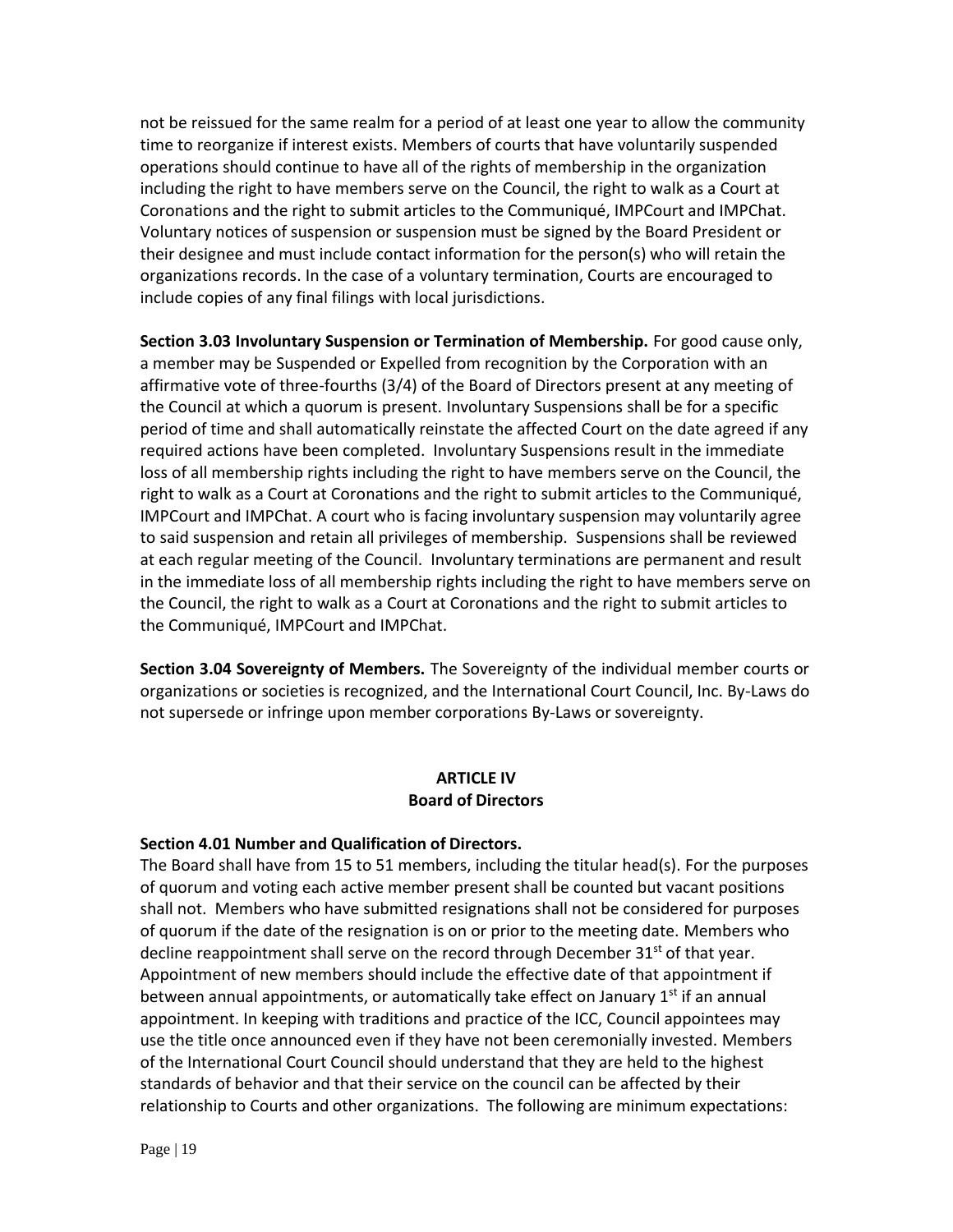- 1. Council Members are expected to attend all meetings of the Council unless excused in advance
- 2. Council members shall come to all meetings prepared for the meeting having read the agenda and any attachments prior to the meeting
- 3. Council members are expected to fulfill the obligations of their agreement
- 4. Council members may not serve as a Member of Parliament or Alternate
- 5. Council members are expected to provide the Titular Head(s) and Council President advance notice of any significant issues that are arising in their Court, local Courts, or their personal life that may reflect on the international court system.
- 6. Council members are expected to work with local Courts to provide articles to the Communiqué sharing local successes, anniversaries, and to use their interactions with the Court system to promote the International Court System and its member Courts.
- 7. Council members are required to announce any potential conflicts of interest and to abstain from substantive discussions or voting on any such identified issues, in accordance with California state statute.

#### **Section 4.02 Board of Directors**.

The legal position of all Council Members is that of a member of the Board of Directors. Some members may additionally qualify as Heirs Apparent and may include that in their public recognition. Council Members are encouraged to limit their membership on local Court Boards because of potential confusion between their service as a Council Member and their service as a local Board Member. Council Members are strongly encouraged to not serve as elected Monarchs or Regent Monarchs during their term on the Council without advance discussions and approval by the titular head(s) and the Board President.

#### **Section 4.03 Power of the Board**.

Council Members are expected to be active in discussions between meetings, are required to serve on one or more committees, and to volunteer for projects where your expertise will improve the success of the project. The power of the Board is limited to the International Court Council and members are specifically prohibited from interfering in the legal activities of local Courts. While Council Members may be asked to investigate, mentor or guide a local court dealing with a particular issue and are encouraged to serve as resources, but should never represent their personal position as a Council position if the council has given no current or past guidance.

#### **Section 4.04 Suggestionsfor Appointment**.

Council Members are encouraged to seek out local leadership and to provide their names and resumes to the titular head(s) and Council President for consideration as a Council Member or recipient of other honor(s). Members should strongly encourage local court members to attend open Council Meetings to help determine their interest in the Council. Queen Mother of the Americas Nicole the Great also has the power to appoint Heirs Apparent who are not on the Council and have no Council obligations or responsibilities. All of these non-council Heirs Apparent are appointed for the calendar year and must be reaffirmed or automatically expire on December 31<sup>st</sup> of their appointed year. Non-Council Heirs Apparent are not automatically elevated to the Council if an opening exists, but must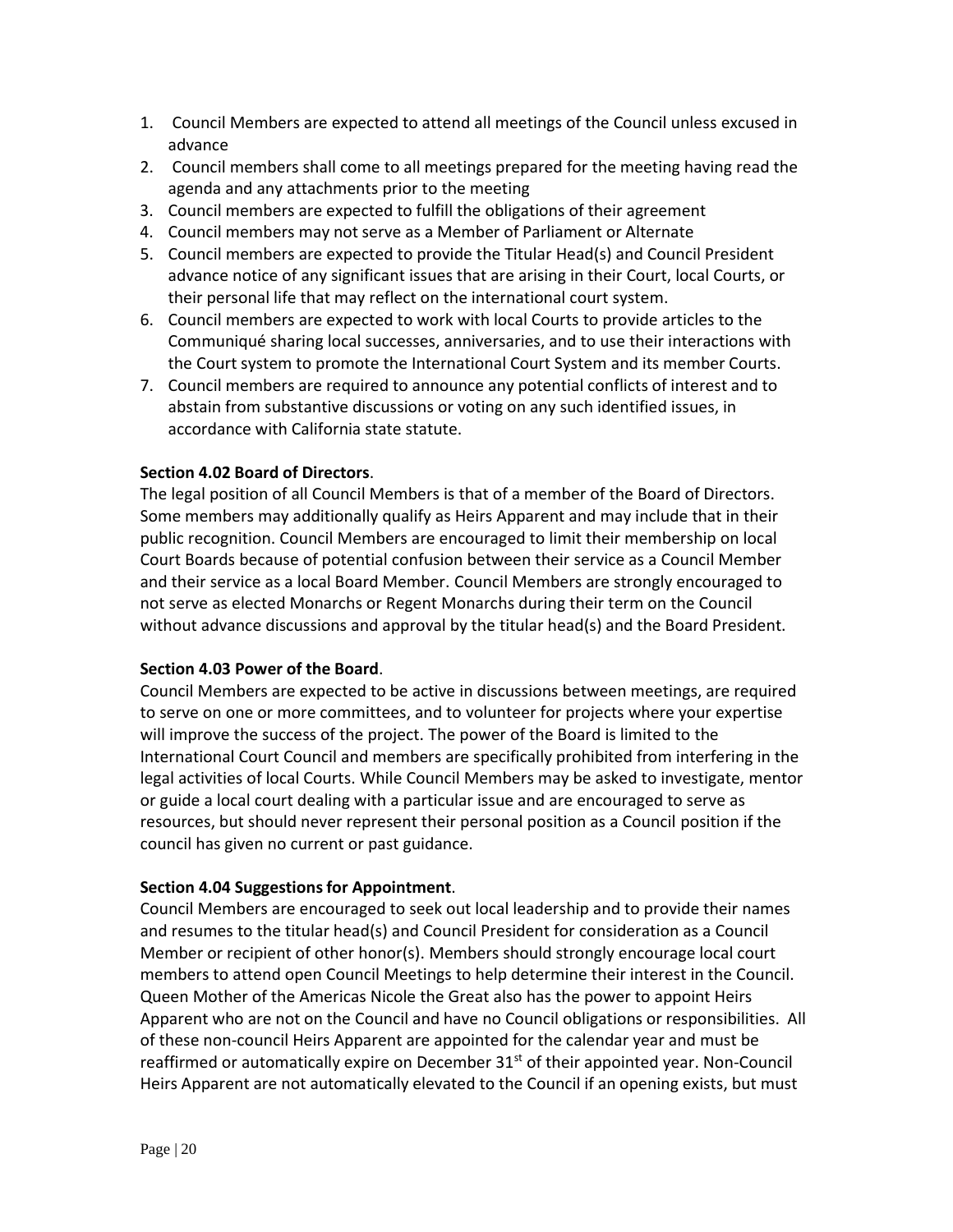still go through the normal process. Non-Council Heirs Apparent serve at the leisure of the Queen Mother of the Americas Nicole the Great.

### **Section 4.05 Resignation and Leave of Absence**.

It is expected that Council Members will resign when they are no longer able to fulfill their requirements, when their behavior brings discredit to the International Court Council or System, or when their life priorities have changed. A Council member who resigns is eligible for future reappointment through the normal process at a future time. A leave of absence may be granted for a limited duration event, but it is up to the titular head(s) and the Executive Committee to approve requests only after considering the best interests of the International Court Council.

# **Section 4.06 Removal of Council Members**.

You may be removed by the titular head(s) acting jointly or by the Board of Directors, as provided in the Bylaws of the organization. If you serve on a local Board of Directors, the actions of that Board may affect your membership on the Council whether you participate in the decision/action or not.

#### **Section 4.07 Committees**.

Council Members are expected to participate in the work of committees. Because we generally meet twice a year for a few hours, much of the work is done in committees. Any Council Member may be asked to chair a committee. Committee reports are accepted as motions at the Council if the committee has voted to approve the report at a committee meeting. Committee members have the right to submit a written minority report and have it considered during deliberations of the Council. The Titular Head(s) have a right to appoint their own advisory committees or groups, but recommendations from those groups must be submitted in writing are are not accepted as motions- they require a Council motion and second prior to deliberation.

# **Section 4.08 Meetings of the Council**.

You are expected to actively participate at all Council Meetings. Council members have a right to expect advance notice of significant issues, documents and agendas. You are required to notify the titular head(s) and Council President prior to missing a meeting as the local court will have setup and service arrangements for the attendees. Unexcused absences will result in counseling from the Council President and Titular Head(s) and may adversely affect your committee assignments or other opportunities. Under California law, an abstention has the same force as a no vote- all motions require a majority vote (or more) in the affirmative to pass.

# **ARTICLE V Officers**

#### **Section 5.01 Officers**.

Any person who has at least one year prior service on the Council is eligible to become an office or the Council. Persons who are serving as elected Monarchs or Regent Monarchs or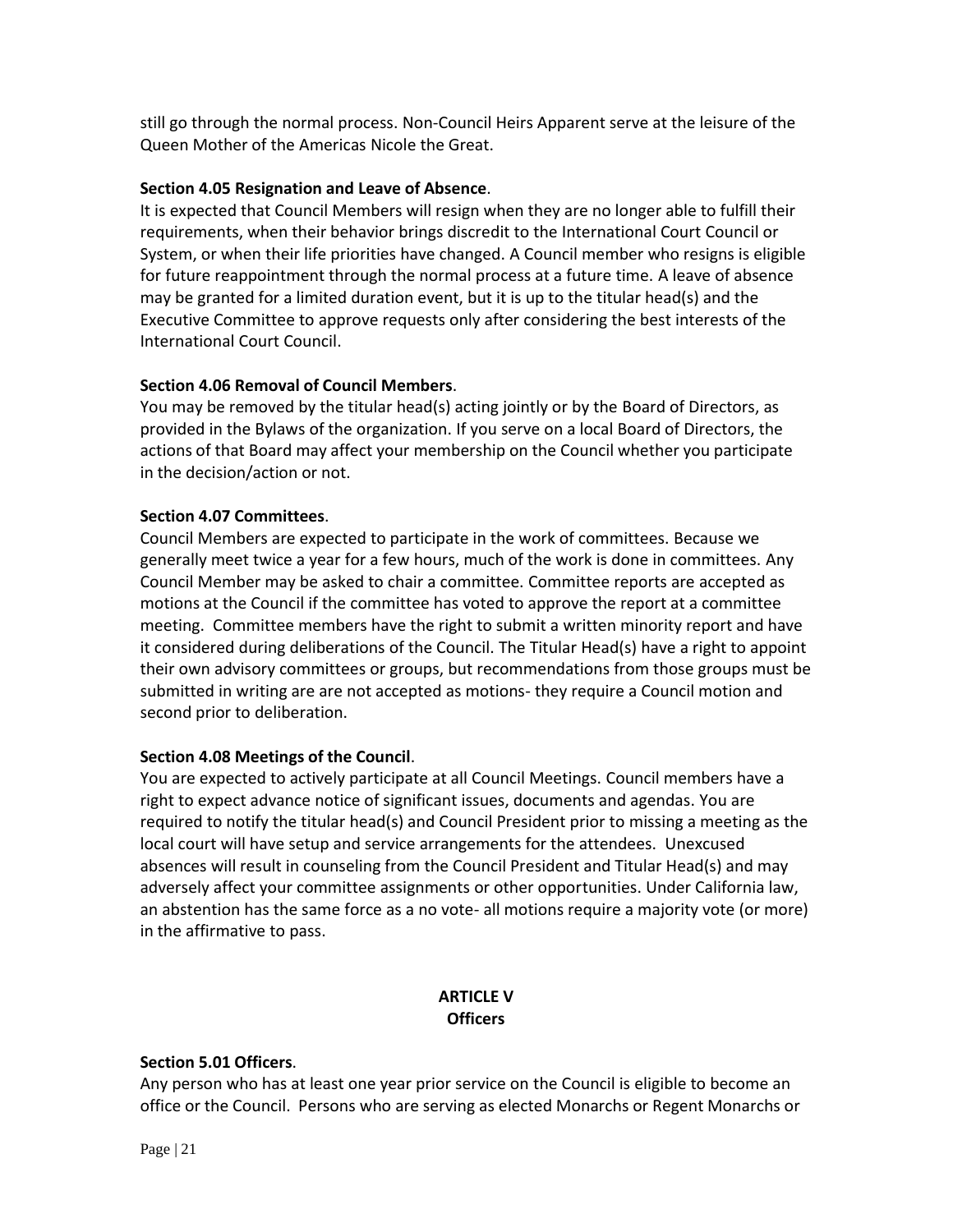who are serving on any local Court Board of Directors will generally not serve as an officer of the Council, though it is not specifically precluded.

# **Section 5.02 Election and Term of Office**.

Because Council appointments are for a one or two year term, and officers are elected for a two year term (or serve the duration of the term when replacing someone) full slate elections are only held in odd numbered years. Generally, a slate will be proposed by the titular head(s), the Executive Committee, or a Nominating Committee, but in all cases nominations are accepted from the floor at the time of the election. A person may nominate themselves or any other Council Member who has served at least one year on the Council, even if that service is not concurrent to the election. All nominated persons must accept the nomination in person at the meeting or their nomination is void.

#### **Section 5.03 President**.

The President sets the tone for the Council in their demeanor, appointments, communication and leadership. The President should hold monthly telephonic meetings of the Executive Committee, and make such assignments as are necessary for the professional functioning of the organization. The President is held to the highest standards of behavior, and is subject to a vote of no confidence if their leadership is in question. The president is responsible for chairing all meetings of the Council or the Executive Committee, but may designate someone to run any meeting or committee if they so desire. As an ad-hoc member of all Council committees they should insist on written reports from Committees in a timely manner. This position is one of the 2 legally required positions under California law.

#### **Section 5.04 Vice Presidents**.

The Vice Presidents should generally represent Canada and the United States, though this is not an absolute requirement. Vice Presidents will be assigned responsibility for gathering information, compiling data, and working with committees to ensure that the workplan is complete. While vice presidents may serve as committee members they should not be appointed as committee chairs in normal situations.

#### **Section 5.05 Secretaries**.

#### *Corporate Secretary*:

The Corporate Secretary is responsible for compiling and keeping all official records of the organization. This responsibility includes maintaining the archive of the historical archive, not just current records. This position is one of the 2 legally required positions under California law.

#### *Corresponding Secretary*:

Because this position may include everything from preparing letters from the Titular Head(s) for insertion in Coronation Programs to preparing reminders for the Court and Court Member key events, this position requires flexibility and strong accountability. Because the documents this person produces are external to the Council they should be reviewed prior to publication and submitted for archiving after publication.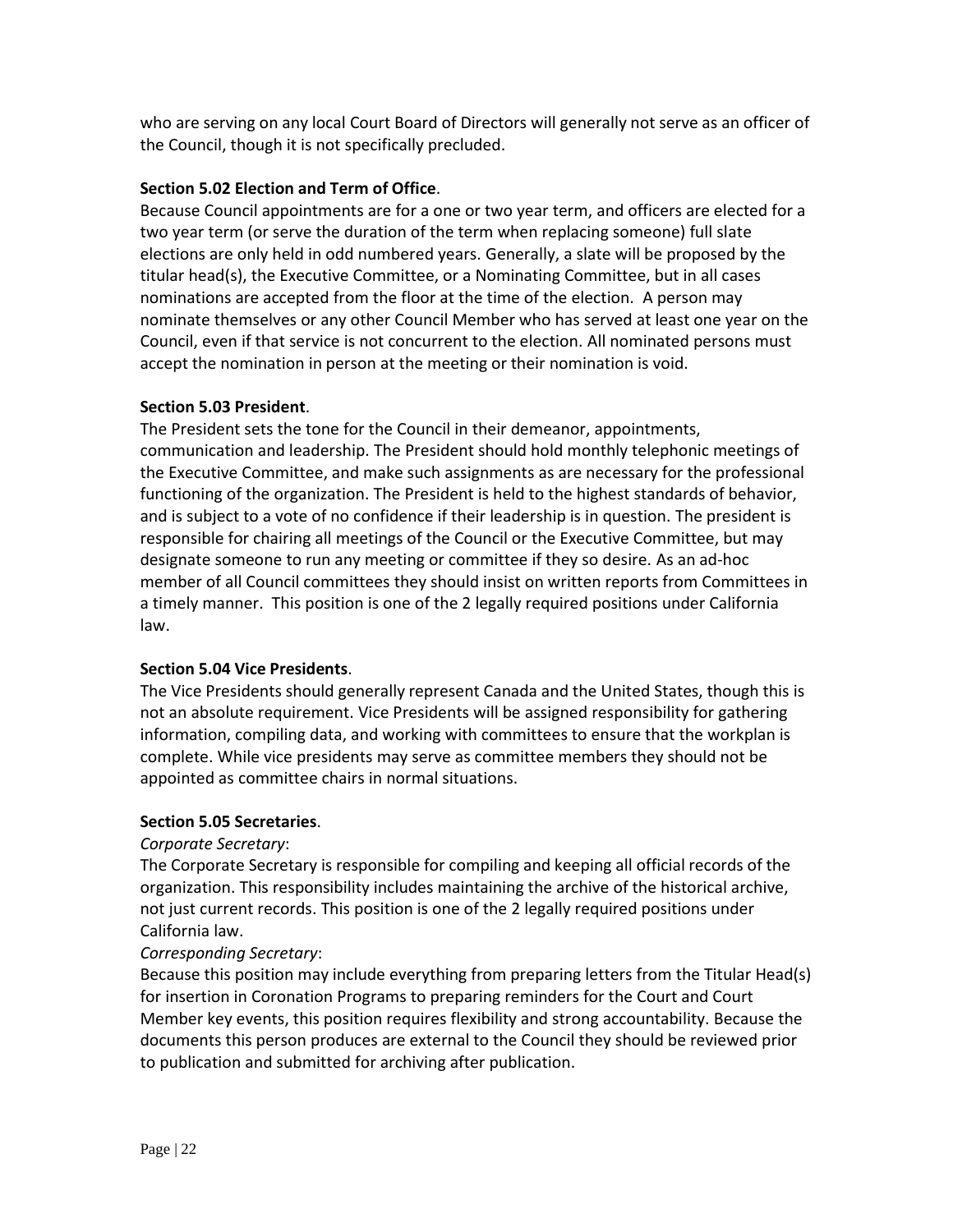#### **Section 5.06 Treasurer**.

A successful Treasurer will be timely, transparent, and task oriented. The treasurer is responsible for the timely submission of legal filings with the IRS and the State of California during their tenure, and is responsible for assisting the Executive Committee in the professional management of Council Funds. The records of the treasurer, as with all legal filings, are public and should be transmitted to the Council as appropriate to allow for responsible Council oversight.

#### **Section 5.07 Appointment/Selection of Queen Mother & Queen Father**.

**Trigger Event:** Queen Mother Nicole the Great Announces her intent, OR The Council Executive Committee, through the President, declare she is unable to continue due to death or disability.

*In Not less than 45 days or more than 90 days*, The Council Meets face-to-face at a session called by the Executive Committee and Chaired by the President.

1. A chalice is present. Each Council Member approaches the chalice and deposits the name of their nominee for Queen Mother and/or their nominee for King Father. Nominations may only be cast for Council members who are present at the meeting.

2. The ICC Corporate Secretary and two other persons selected by the Council count the ballots and announce if there is a winner for either position (60% required to win). If a person wins on the first count, the Council shall take a short break so that the ballot counters may privately confirm that the nominee accepts. The persons name will NOT be announced until the coposition is nominated, if both positions are being filled. If there is no winner on the first ballot, the names of the nominees shall be announced and they shall accept or decline the nomination.

3. Nominees must address the Council in person for up to 2 minutes addressing their qualifications, and may respond to any questions. After each nominee has spoken, each Council Member shall again cast their private ballot in the chalice.

4. The ballots are counted again, and if there is a nominee that fact is announced, but not the name of the nominee if both positions are being nominated at the same meeting. If there is no clear winner, the Council shall take a break of up to 20 minutes.

5. Nominees may then address the Council for up to 2 minutes each, with follow-up questions allowed, and a vote shall again be cast and counted. Step 5 may be repeated only twice (resulting in a total of 4 ballots at this point). If no winner(s) is/are declared on the fourth ballot, the Vote Counters shall announce the top 3 AND the vote count for each person. Only the top 3 nominees will move to the next stage of balloting.

6. If no winner is declared on the fifth ballot for any position, the vote counters shall announce only the top 2 vote getters and their count (resulting in a total of five ballots at this point). Votes on the next ballot may only be cast for one of those two nominees. If no nominee is approved on this ballot the process will be declared stalemated and the Council shall recess for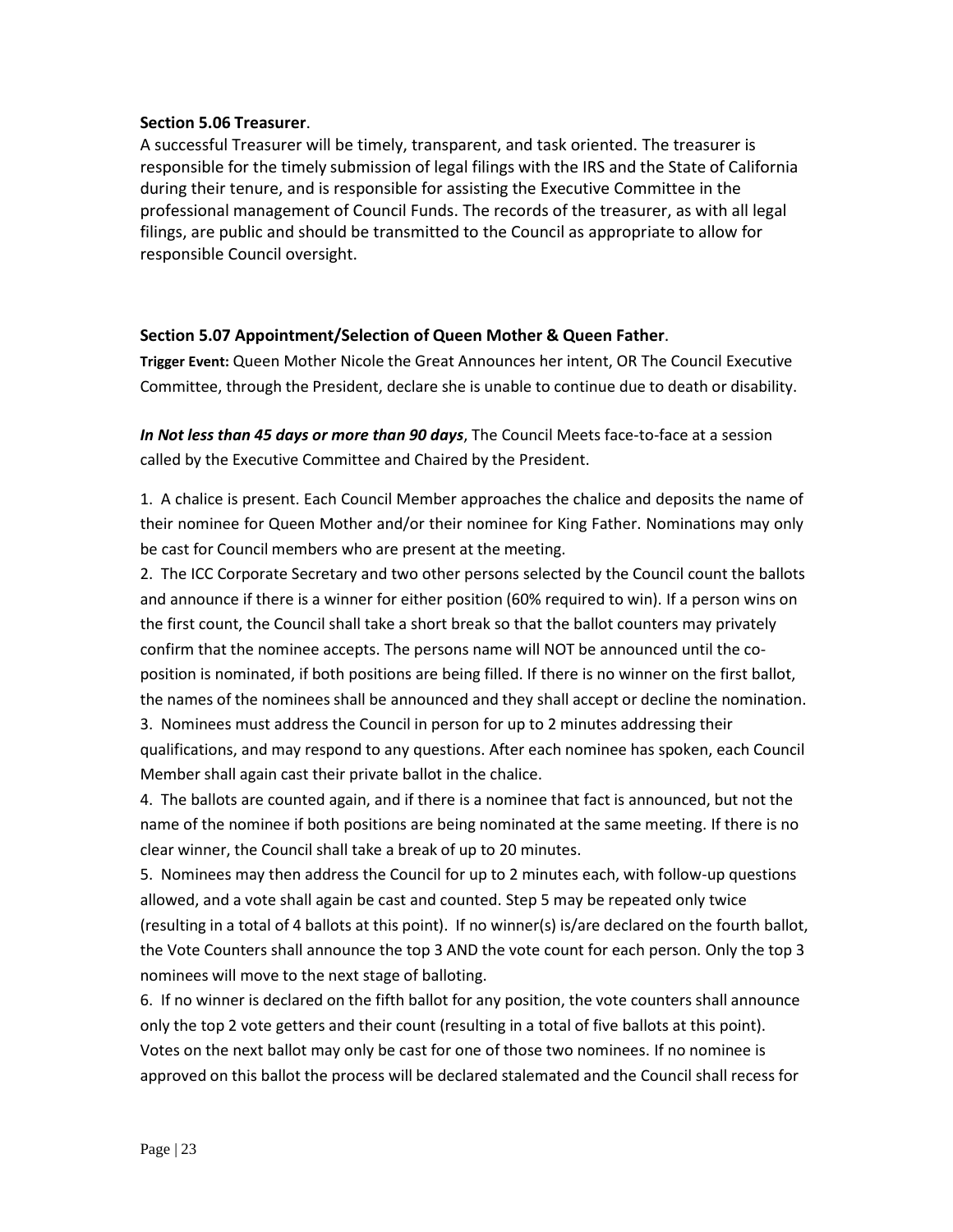at least 30 minutes before the final (or seventh) ballot. A winner is required to have 60% of the votes cast to be declared the winner.

7. If the seventh ballot does not result in a nominee, the process to break the tie is as follows: Each Council Member again casts ballots. This time before counting them, they are thoroughly mixed up and ballots are removed but not opened from the vessel, counting aloud for each ballot removed. The seventh ballot removed unopened, will be set aside and not included in the count, which should break any tie. It could be opened, if for some reason a tie still results from this eighth counting.

*Immediately following* the announcement of the Presumptive Queen Mother and/or Presumptive King Father nominees(s) The Council shall ImpCourt and ImpChat the names and biographies of the nominee(s) for QM/KF.

The new QM/KF shall be elevated immediately, though a formal ceremony may be held at a later date.

#### **Qualification(s) of a King Father/Queen Mother**

At a minimum, a nominee for Queen Mother/King Father shall:

- a. Have been an active member of the International Court System for at least 5 years.
- b. Have served as an elected Monarch at a member Court.
- c. Hold a passport allowing them to travel to all ICC Countries.
- d. May not have been convicted of a crime that will preclude them from travel to an ICC country.
- e. Shall not currently be serving as an elected or regent monarch or a Board Officer of any member court board of directors at the time of nomination.
- f. Must be a current Heir-Apparent member of the International Court Council.
- g. Must have served on the Council for a minimum of one year prior to their nomination.
- h. Must agree to serve for a single 5 year term.
- i. Must not have served at any time as Queen Mother or King Father of the International Court System (single term rule).
- j. Must be physically in attendance at the nominating meeting and accept the nomination.

#### **Roles and Responsibilities of the Queen Mother / King Father**

The Queen Mother and King Father serve jointly and at the pleasure of the International Court Council Board of Directors. They are the public face of the organization and serve as Members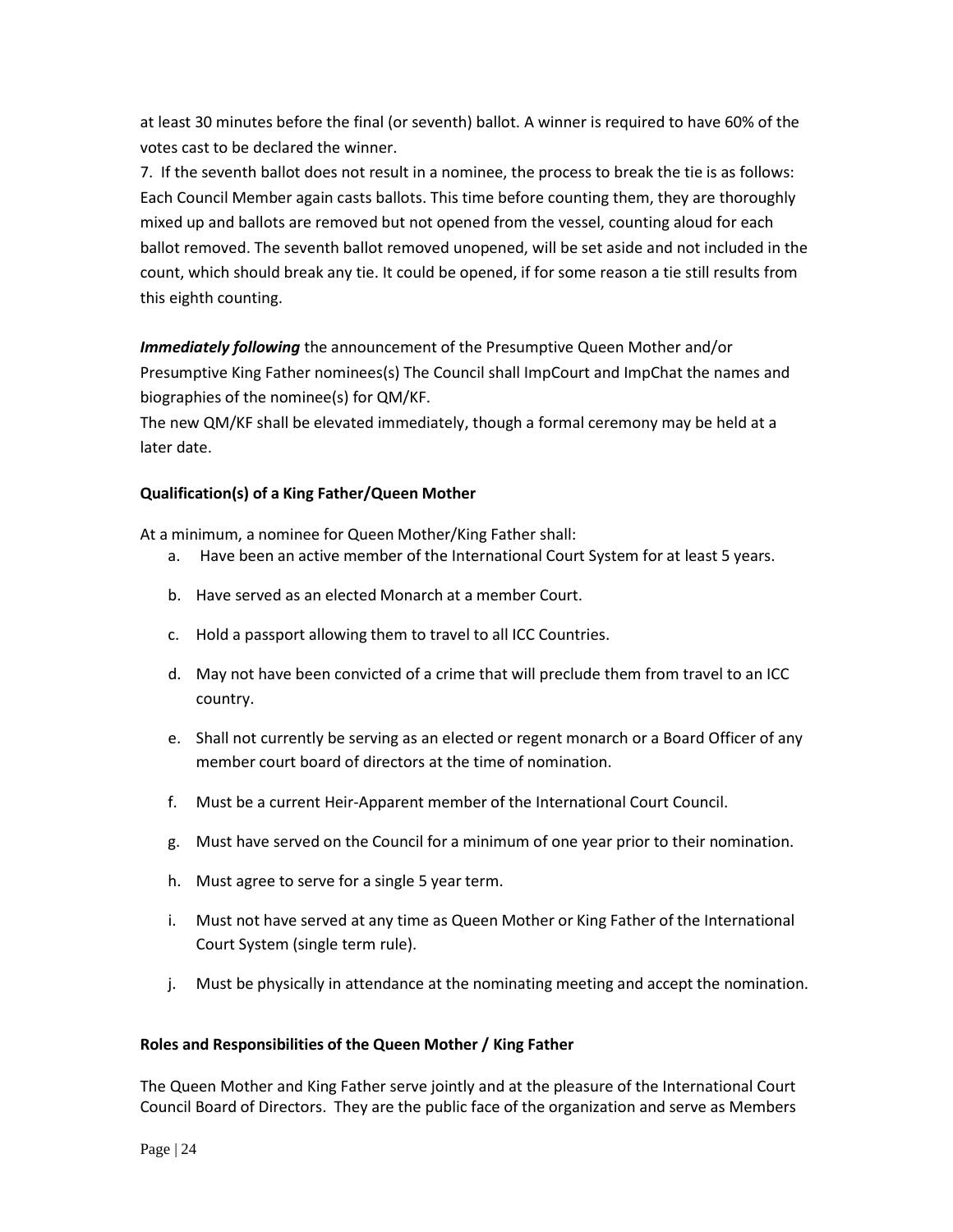of the Board in addition to their additional listed duties. They are expected to serve with the decorum and grace of their predecessors, and are held to the highest standards of behavior as our Titular Heads.

#### **Rights**:

Each Queen Mother or King Father may develop their own award or honor, individually or jointly. The Queen Mother and King Father may, by joint prior agreement, award the International Jose Julio Sarria Civil Rights Award, the Order of the Maple Leaf, or other joint awards.

Each Queen Mother/King Father shall nominate persons for membership on the International Court Council Board of Directors and shall name qualified Heir Apparents.

The QM/KF are expected to pay their travel expenses for attendance at all Regular Council Meetings, though other travel will be covered by a separate State Visit protocol.

#### **Resignation/Removal**:

A QM/KF may resign their position at any time by notifying any member of the Council Executive Committee in writing that they resign the position. Upon resignation as QM/KF that person shall revert to the status of a Council Member and Heir Apparent until their replacement is nominated unless they have specifically resigned from that position as well. Any QM/KF who resigns has the right to allow continued recognition of honors they gave during their service if they have served a minimum of 3 years in that position.

A QM/KF may be removed by the International Court Council by a 2/3 vote of the Council at a Regular Meeting where the discipline of the QM/KF has been a published agenda item for a minimum of 30 days. The vote shall be during public session and shall be by a show of hands. Honors given by a QM/KF removed by a vote of the Council shall also lapse when that QM/KF is removed.

Any QM/KF who successfully completes their term shall be given the honorary title of QM/KF Emeritus and all of the Honors given by them during their term shall be permanently retained by the honorees. While a full term is five years from the date of elevation, if a minimum of three full years are completed the QM/KF qualifies for this honor so long as they are not removed by a vote of the council.

**Section 5.08 Certified Public Accountant**. The Council or the Executive Committee may, at any time and for any reason, approve external audit or bookkeeping services. It is understood that any report submitted by an external source will be shared with the Council at its next closed session and the general issues presented shall be included in the public meeting. External auditors must be retained by the Executive Committee and do not report directly to the Treasurer.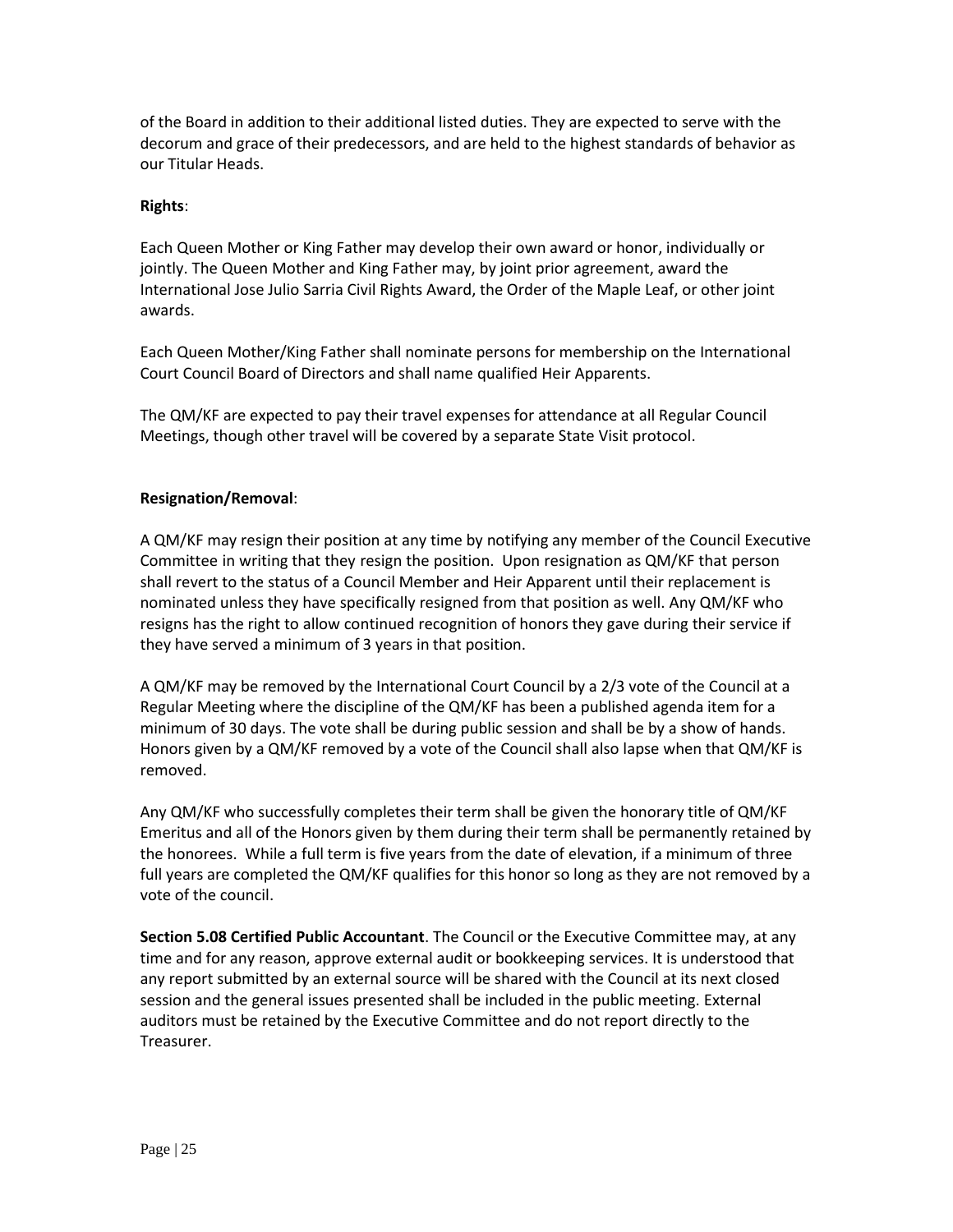#### **ARTICLE VI Council Liability & Conflict of Interest**

**Section 6.01 Liability**. While the Council is encouraged to have appropriate insurance coverage for the Board and Officers, it is not a requirement and is dependent on funds availability.

**Section 6.02 Conflict of Interest**. The purpose of the conflict of interest policy is to protect this tax-exempt organization's (Organization) interest when it is contemplating entering into a transaction or arrangement that might benefit the private interest of an officer or director of the Organization or might result in a possible excess benefit transaction. This policy is intended to supplement but not replace any applicable state and federal laws governing conflict of interest applicable to nonprofit and charitable organizations.

Any director, principal officer, or member of a committee with governing board delegated powers, who has a direct or indirect financial interest, as defined below, is an interested person. A person has a financial interest if the person has, directly or indirectly, through business, investment, or family:

a. An ownership or investment interest in any entity with which the Organization has a transaction or arrangement,

b. A compensation arrangement with the Organization or with any entity or individual with which the Organization has a transaction or arrangement, or

c. A potential ownership or investment interest in, or compensation arrangement with, any entity or individual with which the Organization is negotiating a transaction or arrangement. Compensation includes direct and indirect remuneration as well as gifts or favors that are not insubstantial.

A financial interest is not necessarily a conflict of interest. Under this policy a person who has a financial interest may have a conflict of interest only if the Council or committee decides that a conflict of interest exists.

In connection with any actual or possible conflict of interest, an interested person must disclose the existence of the financial interest and be given the opportunity to disclose all material facts to the Council prior to considering the proposed transaction or arrangement.

After disclosure of the financial interest and all material facts, and after any discussion with the interested person, he/she shall leave the Council meeting while the determination of a conflict of interest is discussed and voted upon. The remaining board or committee members shall decide if a conflict of interest exists.

a. An interested person may make a presentation at the Council meeting, but after the presentation, he/she shall leave the meeting during the discussion of, and the vote on, the transaction or arrangement involving the possible conflict of interest.

b. The chairperson of the Council shall, if appropriate, appoint a disinterested person or committee to investigate alternatives to the proposed transaction or arrangement.

c. After exercising due diligence, the Council shall determine whether the Organization can obtain with reasonable efforts a more advantageous transaction or arrangement from a person or entity that would not give rise to a conflict of interest.

d. If a more advantageous transaction or arrangement is not reasonably possible under circumstances not producing a conflict of interest, the Council shall determine by a majority vote of the disinterested directors whether the transaction or arrangement is in the Organization's best interest, for its own benefit, and whether it is fair and reasonable. In conformity with the above determination it shall make its decision as to whether to enter into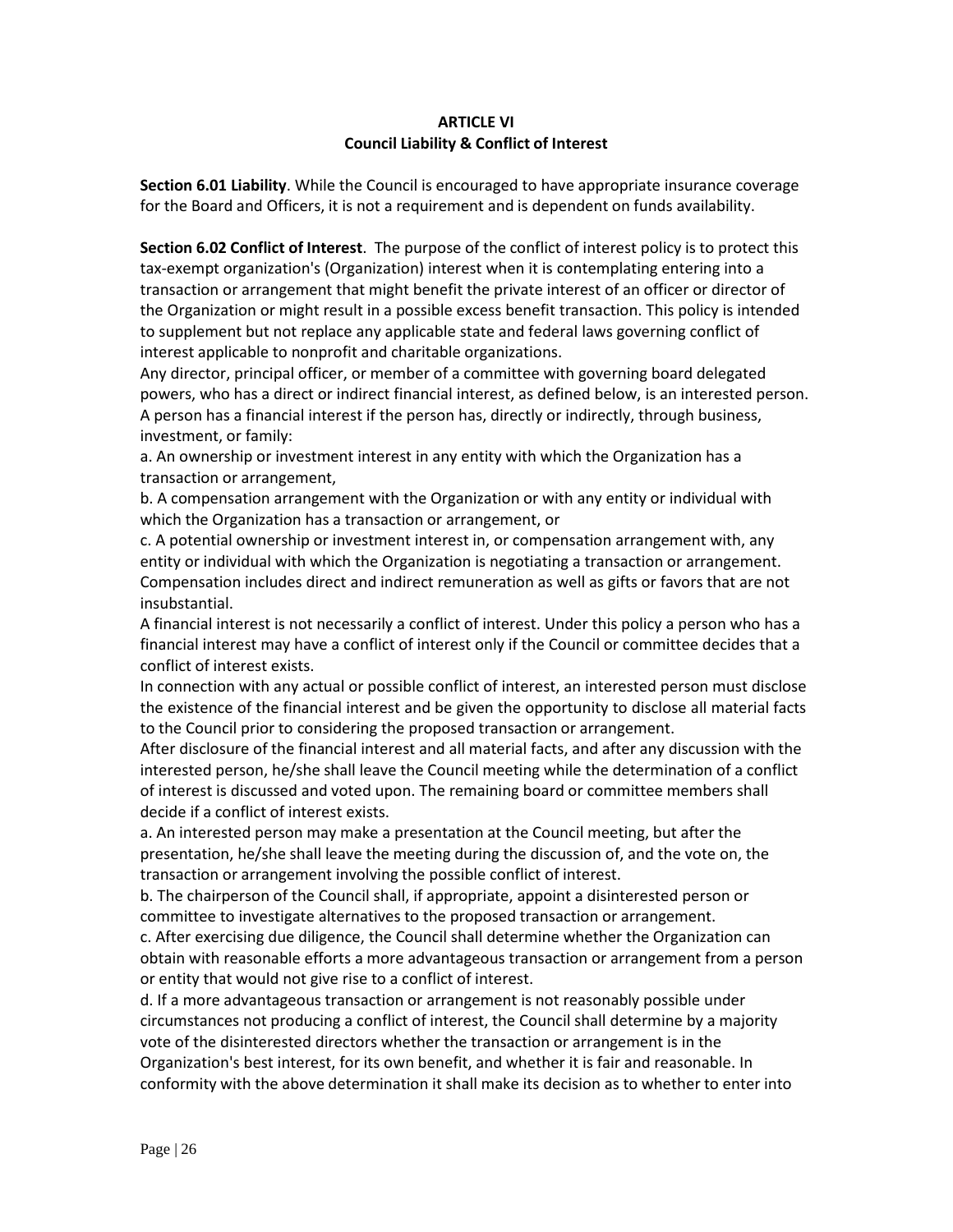the transaction or arrangement.

Violations of the Conflicts of Interest Policy

a. If the Council has reasonable cause to believe a member has failed to disclose actual or possible conflicts of interest, it shall inform the member of the basis for such belief and afford the member an opportunity to explain the alleged failure to disclose.

b. If, after hearing the member's response and after making further investigation as warranted by the circumstances, the Council determines the member has failed to disclose an actual or possible conflict of interest, it shall take appropriate disciplinary and corrective action. The minutes of the Council shall contain:

a. The names of the persons who disclosed or otherwise were found to have a financial interest in connection with an actual or possible conflict of interest, the nature of the financial interest, any action taken to determine whether a conflict of interest was present, and the Councils decision as to whether a conflict of interest in fact existed.

b. The names of the persons who were present for discussions and votes relating to the transaction or arrangement, the content of the discussion, including any alternatives to the proposed transaction or arrangement, and a record of any votes taken in connection with the proceedings.

A voting member of the Council who receives compensation or reimbursement, directly or indirectly, from the Organization for services is precluded from voting on matters pertaining to that member's compensation or reimbursement.

No voting member of the governing board or any committee whose jurisdiction includes compensation matters and who receives compensation, directly or indirectly, from the Organization, either individually or collectively, is prohibited from providing information to any committee regarding compensation.

Each director, principal officer and member of a committee with governing board delegated powers shall annually affirm that they have received a copy of the conflicts of interest policy, have read and understand the policy, have agreed to comply with the policy, and they understand the Organization is charitable and in order to maintain its federal tax exemption it must engage primarily in activities which accomplish one or more of its tax-exempt purposes.

#### **ARTICLE VII Miscellaneous**

**Section 7.01 Fiscal Year**. If the Council changes or alters the fiscal year they are required to notify the IRS and the State of California as a part of the annual filings. It is expected that the annual filings will be reviewed by the Executive Committee prior to filing, and should be copied to the Council after filing.

**Section 7.02 Amendment of Policies and Procedures Guidebook**. The Policies & Procedures Guide, or any portion of thereof, may be adopted, amended or repealed in whole or in part by a majority vote of the members of the Council then in office. Proposed changes may be submitted to the Council by member and shall be voted upon at the meeting at which the proposal was made or at the meeting following a written notice of the proposed change to each Council Member.

**Section 7.03 Court Proximity**. Historically there are realms that share dominion over a specific geographic area. These arrangements required the approval of the existing Court and the